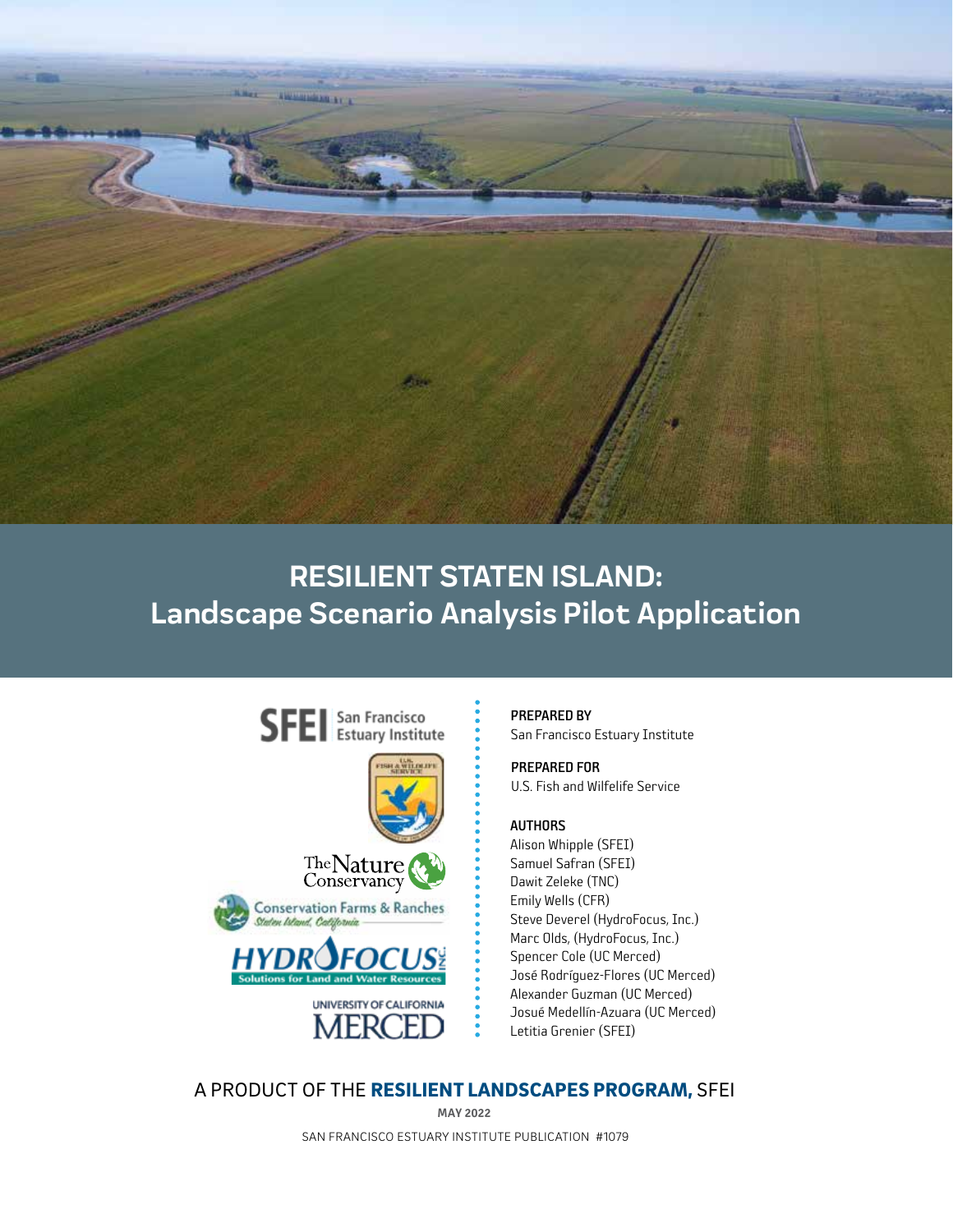#### SUGGESTED CITATION

Whipple, A. A., Safran, S. M., Zeleke, D., Wells, E., Deverel, S., Olds, M., Cole, S., Rodríguez-Flores, J. M., Guzman, A., Medellín-Azuara, J., Grenier, J. L. 2022. *Resilient Staten Island: Landscape Scenario Analysis Pilot Application.* Prepared for the U.S. Fish and Wildlife Service. SFEI Publication #1079, San Francisco Estuary Institute, Richmond, CA.

Version 2.0 May 2022

#### REPORT AVAILABILITY

Report is available on SFEI's website at [www.sfei.org](https://www.sfei.org/projects/landscape-scenario-planning-tool)

#### IMAGE PERMISSION

Permissions rights for images used in this publication have been specifically acquired for onetime use in this publication only. Further use or reproduction is prohibited without express written permission from the individual or institution credited. For permissions and reproductions inquiries, please contact the responsible source directly.

#### COVER IMAGE CREDITS

Cover photograph by Kirk Klausmeyer, The Nature Conservancy.

#### ACKNOWLEDGEMENTS:

This was a collaborative effort between SFEI, The Nature Conservancy (TNC), Conservation Farms and Ranches, HydroFocus, Inc., and researchers at UC Merced.

SFEI was funded by the US Fish and Wildlife Service. We thank our project manager Damion Ciotti and prior project manager John Klochak.

We are grateful for the support of SFEI staff members who contributed to this effort, including Scott Dusterhoff, Lydia Vaughn, April Robinson, and Lawrence Sim.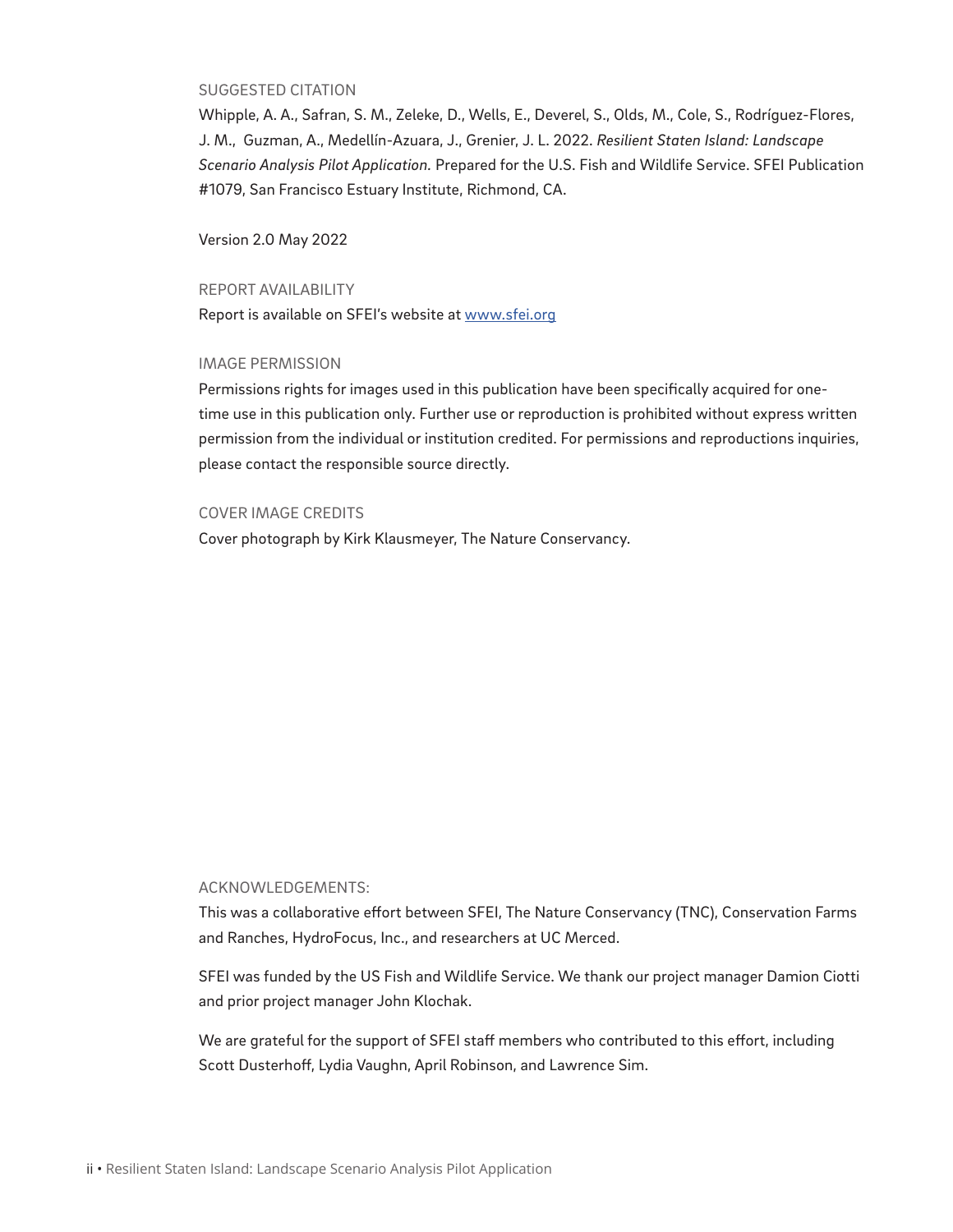| <b>Overview</b>                                          | iv |
|----------------------------------------------------------|----|
| Introduction                                             |    |
| Landscape patterns:<br>historical and current conditions | 3  |
| <b>Scenario development</b>                              | 5  |
| Scenario evaluation approach                             |    |
| <b>Results</b>                                           | 10 |
| <b>Next steps</b>                                        | 17 |
| <b>Conclusions</b>                                       | 18 |
| <b>References</b>                                        | 19 |
| Appendix                                                 | フフ |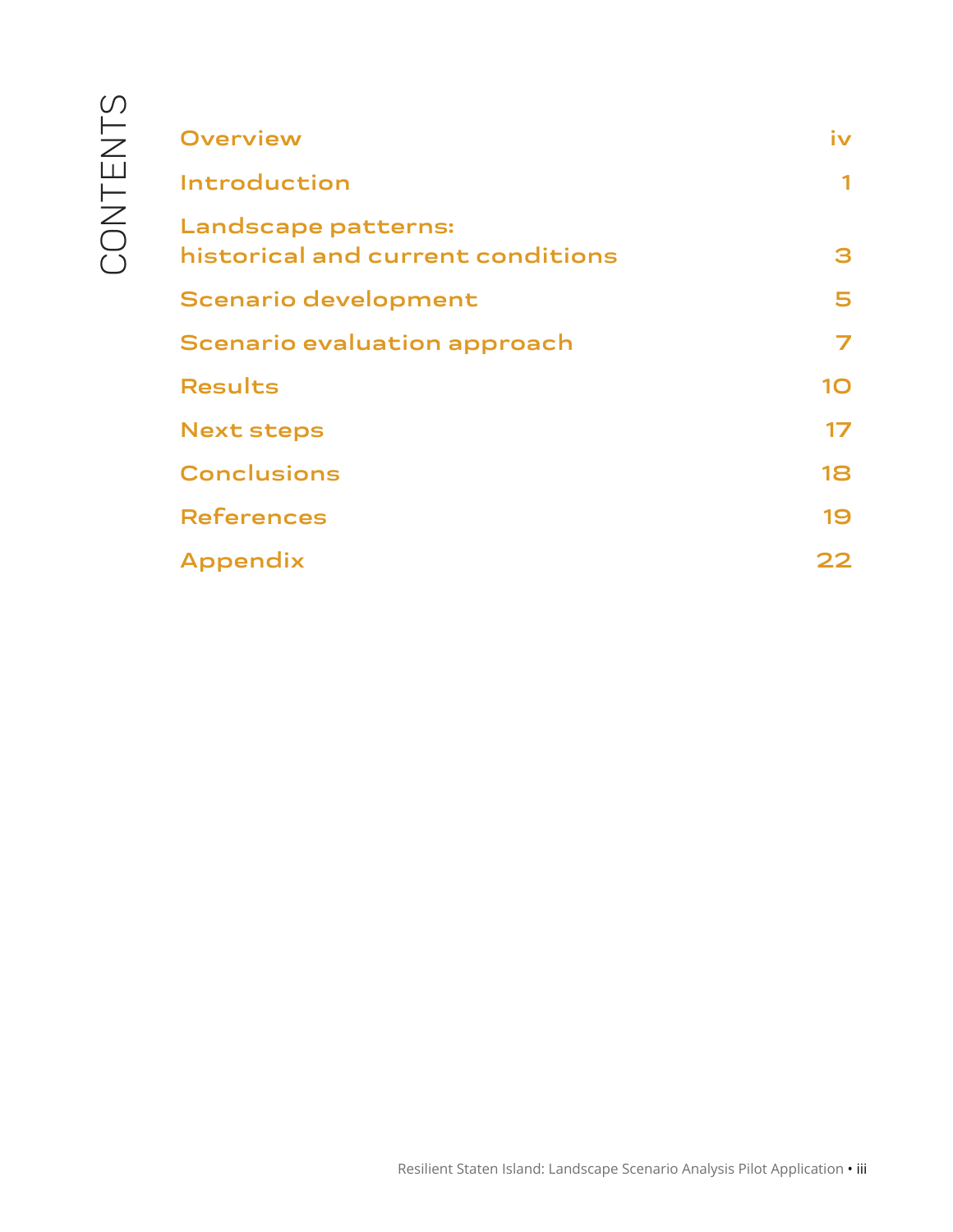# **Overview**

**A central motivating question for the Sacramento-San Joaquin Delta science and management community is what should be done, where and when, to support future Delta landscapes that are ecologically and economically viable and resilient to change. Actions must be taken that have the greatest potential for achieving multiple benefits. This is especially important given the urgency to rapidly transition Delta landscapes to address biodiversity loss, erosion of ecosystem resilience, flood risk, water supply reliability, and cultural and economic sustainability. Landscape-scale planning is needed to examine how individual actions add up to meaningful change. Such planning involves figuring out how different areas can provide different functions at different times and helps show how choices made now can help shift trajectories toward desired outcomes. Too often, land use and management decisions are made based on a limited set of objectives or at the site scale, resulting in missed opportunities. Actions (or inaction) should not foreclose on critical opportunities. Moving forward, there is great need to more effectively compare possible future scenarios across a range of ecological and economic factors. This scenario analysis for Staten Island — a large Delta island managed for multiple uses and facing challenges similar to elsewhere in the Delta provides an approach to help address this need.** 



Staten Island baseline (2014 land use) and restoration and land use scenarios (A-F) evaluated for this pilot application to compare scenarios across multiple metrics related to ecosystem, land elevation, greenhouse gas emissions reductions, and economics.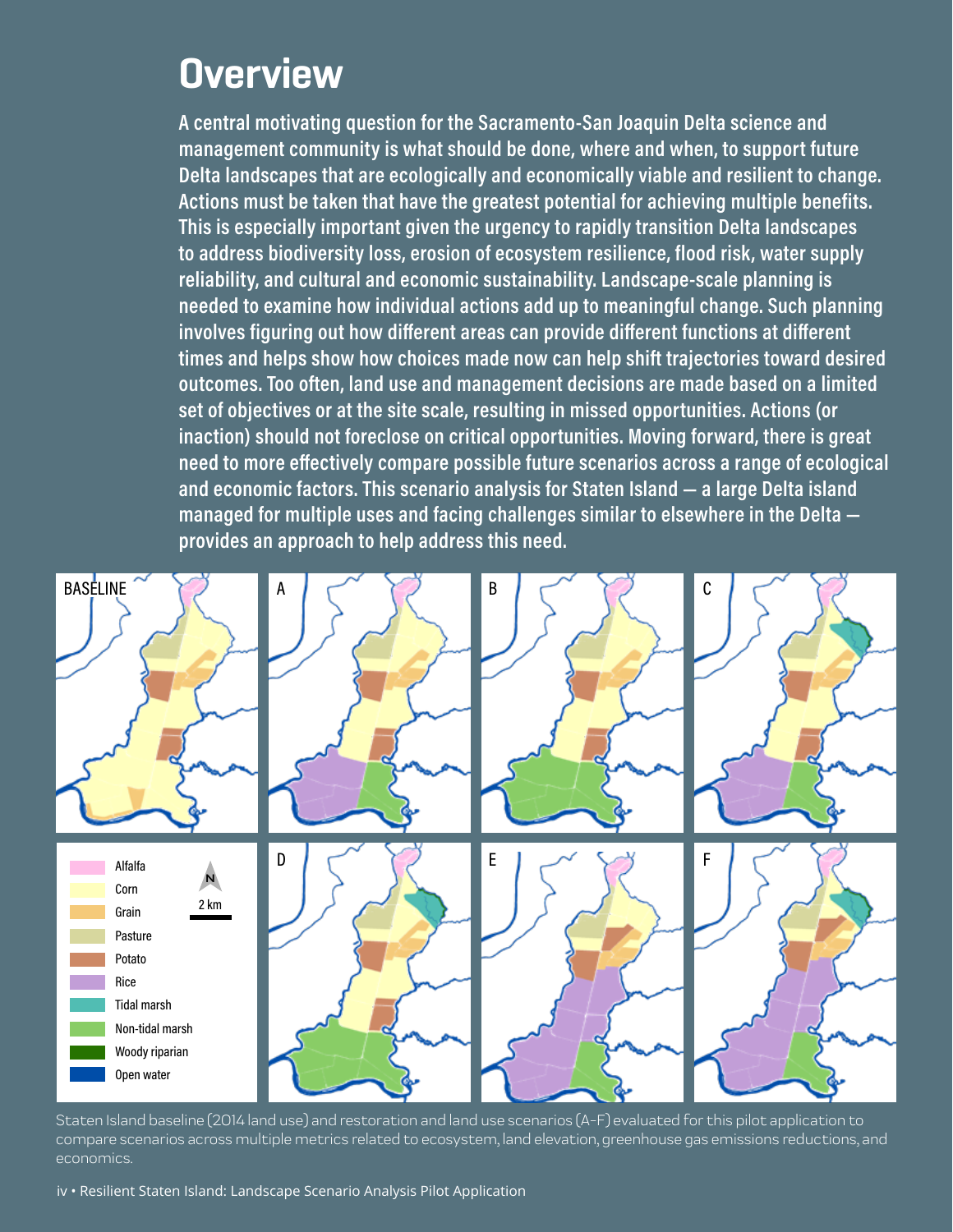### **Motivation for the approach**

- To enact change, clearer visions of future Delta landscapes are needed to incentivize land use and management changes required for a more sustainable future that supports healthy ecosystems, climate goals, and an agricultural economy.
- Multi-benefit planning to support rapid transitioning to a Delta landscape that has more sustainable land uses and a healthier ecosystem, while supporting an agricultural economy and the Delta as place.
- Planning to examine benefits over the long term to help initiate actions that will use natural processes to increase resilience over time and avoid missing future opportunities.
- Landscape-scale planning to allow for maximizing overall benefits, where land uses are matched to their appropriate physical locations and different functions are provided in different locations and at different times.
- A transparent science-based approach can provide a common basis for future landscape visions.

#### **Findings**

- Integrating existing approaches supports evaluation of scenarios across a range of ecological and economic costs and benefits.
- Various land uses and management actions are needed to maximize benefits at the landscape scale.
- No single scenario maximizes all benefits. Multibenefit planning in complex landscapes inherently involves tradeoffs.
- Opportunities to reverse (or halt) subsidence should be taken now.
- Scenarios with tidal marsh show the greatest ecosystem benefits overall, particularly if paired with rice to support wintering Sandhill Cranes.
- Scenarios with marsh (managed and tidal) improve overall connectivity between marsh patches in the Delta.
- Key factors affecting carbon and net GHG emissions reductions are degree of subsidence, soil organic matter content, and current land use.
- Marsh (managed and tidal) on peat soils provide the greatest subsidence reversal and net GHG emissions reductions.
- Scenarios with rice and marsh reduce peat loss by 91%-195% and reduce net GHG emissions by 31-51% over a 50-year period relative to baseline.
- Including rice provides some subsidence and GHG emissions benefits while helping to offset revenue losses from managed and tidal marsh.
- More rigorous evaluation of uncertainty and a wider array of costs and benefits of land use management would improve this analysis.
- When envisioning a future resilient Delta, integrated analytical approaches help address the many complexities and interdependencies.

| Group          | <b>Metric Category</b>             | <b>Scenario</b> |   |   |   | S |   |
|----------------|------------------------------------|-----------------|---|---|---|---|---|
|                |                                    | A               | B | C | D | Е |   |
| Ecosystem      | Marsh ecosystem support            |                 |   |   |   |   |   |
|                | Aquatic ecosystem support          |                 |   |   |   |   |   |
|                | Crane habitat                      |                 |   |   |   |   |   |
| Inundation     | Hydrologic connectivity            |                 |   |   |   |   | n |
| Land elevation | Wetted extent                      |                 |   |   |   |   |   |
|                | Net volume change 2014-2064        |                 |   |   |   |   | a |
| Carbon         | GHG cumulative emissions 2014-2064 |                 |   |   |   |   |   |
| Economic       | Annual net revenue                 |                 |   |   |   |   |   |

iummary f scenario comparison utcomes elative to baseline across ategories of metrics. Blue epresents improvement and yellow eduction. hecks indicate he greatest improvement.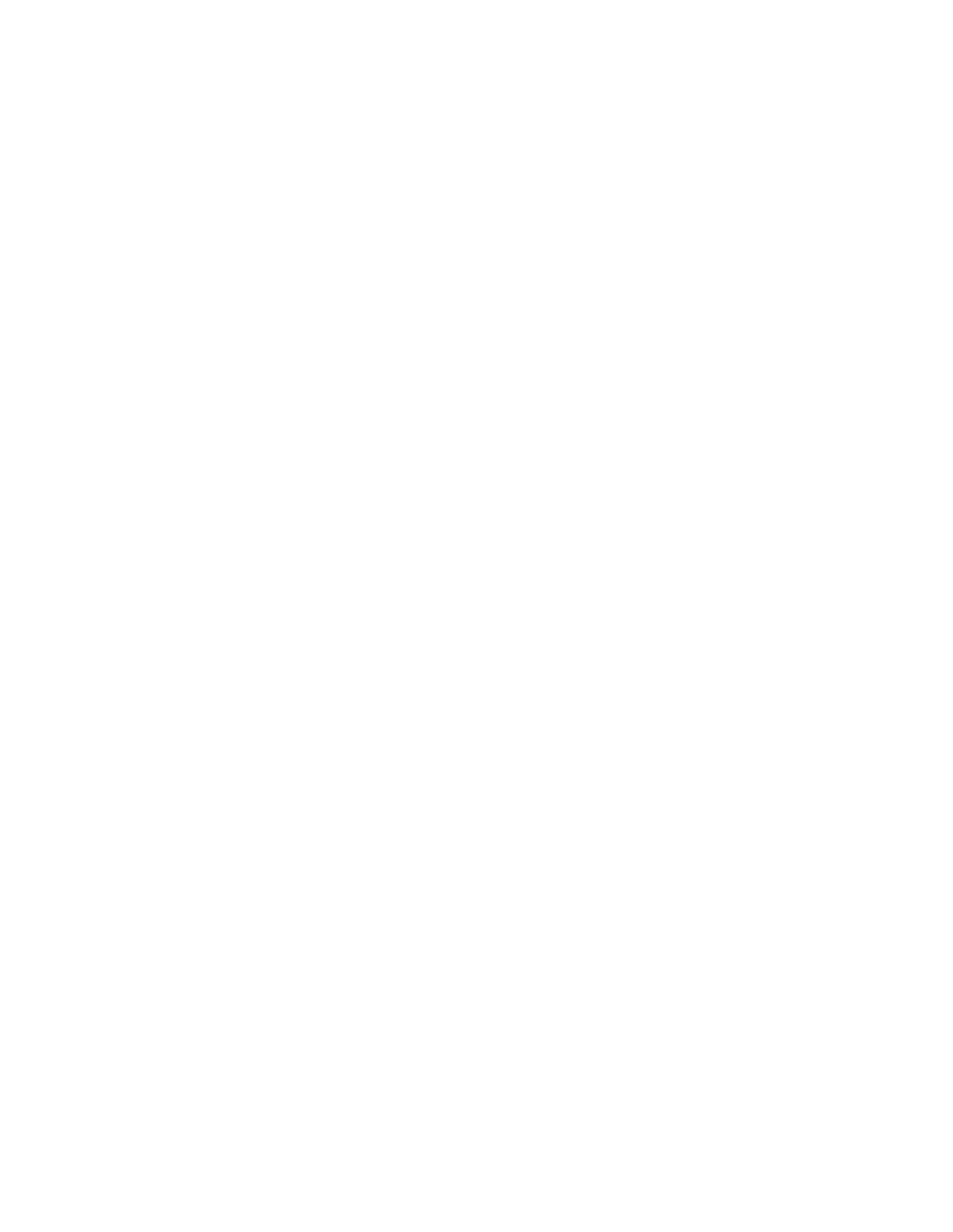## <span id="page-6-0"></span>**INTRODUCTION**

Tidal and floodplain wetland landscapes are hotspots for biodiversity that store carbon and provide other essential ecosystem services related to flood risk reduction, water supply, food security, and recreation. They are also some of the most threatened and degraded ecosystems globally, highly altered by agriculture and urban development. These systems have been largely disconnected from natural processes, causing habitat loss as well as subsidence due to drainage and oxidation of organic soils. The disturbance and drainage of wetlands also substantially contributes to global greenhouse gas (GHG) emissions. How land is managed into the future will be an important factor in meeting targets for climate change mitigation and adaptation (Griscom et al., 2017). The disconnection and alteration of tidal and floodplain wetland ecosystems has meant that many of these landscapes are no longer able to sustain important ecological functions and human benefits. Combined with eroded resilience to change, they face increasing threats from continued subsidence as well as sea level rise and flooding due to climate change.

The Sacramento-San Joaquin Delta (Delta) of California is an inverted or inland delta, where two major river systems meet in a complex of tidal channels and then flow through the narrow Carquinez Straight before entering the San Francisco Bay to the Pacific Ocean. Historically, the Delta consisted of nearly 150,000 ha of freshwater tidal marsh and over 1,500 km of tidal channels, along with an additional 62,000 ha of perennial marsh and riparian forests occupying the floodplains and flood basins connected to the tidal portion of the Delta (Whipple et al., 2012). The historical Delta supported diverse and productive ecosystems (Whipple et al., 2012, Cloern et al., 2021). The Delta is now an agricultural landscape, with over 200,000 ha of farmland protected by over 1,800 km of levees, and critical to California's water supply system. Habitat loss and other stressors have degraded ecosystem functions and threatened native wildlife populations. The Delta is also severely subsided due primarily to oxidation of the Delta's organic peat soils associated with drainage and agriculture, with some elevations on Delta islands more than 8 m below sea level. An estimated 2.5 billion m $^3$  of peat soils have been lost, and subsidence continues where peat soils are drained (Mount and Twiss, 2005). This is a major contributor to GHG emissions in the Delta. Subsidence also puts pressure on fragile levees that help direct freshwater supply for much of California and increases pumping costs. Accelerated sea level rise and increased extreme floods under climate change further exacerbate risk of island flooding. The current system is increasingly less able to respond to disturbances and most current land uses are rapidly becoming less ecologically and economically viable, perpetuating subsidence and carbon emissions while offering limited ecological benefits.

There is recognized urgency for change to improve ecosystem health, increase water supply reliability, reverse or halt subsidence, reduce emissions, and sequester carbon, while maintaining viable economies that support Delta communities and unique culture (Delta Stewardship Council, 2013). To enact change, clearer visions of future Delta landscapes are needed to incentivize the land use and management changes required for a more sustainable future that supports healthy ecosystems, climate goals, and an agricultural economy. These visions must reflect current physical constraints and opportunities, and in many cases may require adaptation pathways, where different actions are taken over time as conditions change. Critically, these visions should articulate how restoration and management actions can achieve multiple benefits at the landscape scale. This can help bridge gaps between decision-making at the local farm level and the Delta-wide goals.

Staten Island, a large 3,700 ha Delta island, offers an opportunity to explore how land use changes and management beyond the agricultural field scale can be employed to address ecosystem, carbon and economic objectives. It is physically representative of many areas in the Delta, grading from deeply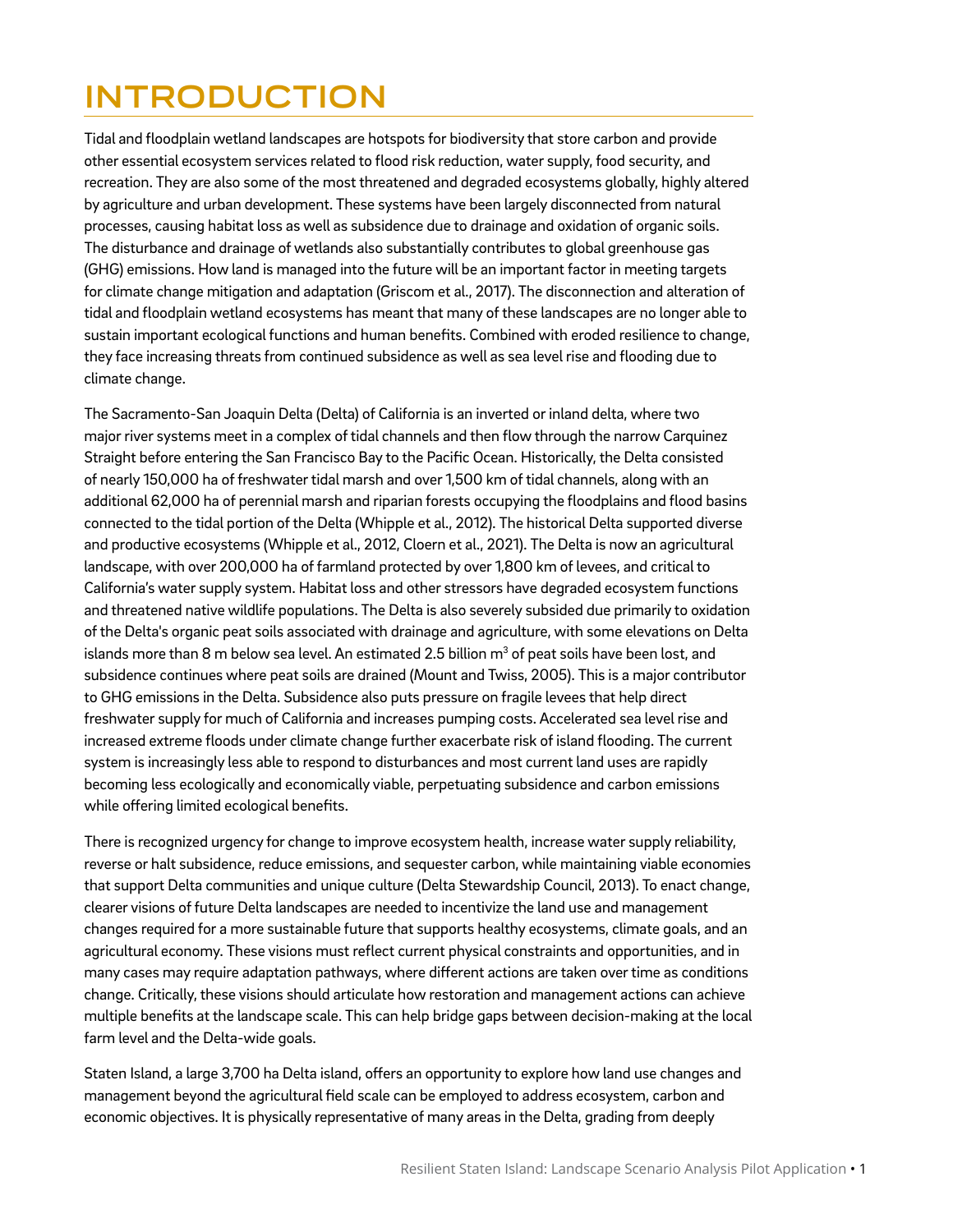to minimally subsided land. As a subsided island under agricultural production on primarily peat soils, it has been estimated to emit more than 100,000 metric tons of carbon and subside up to 2 cm per year (HydroFocus, Inc, 2012). Owned by a single entity, Staten Island can be managed in a more easily coordinated way than islands with multiple landowners. The Nature Conservancy, as the owner, has already begun shifting to more sustainable management approaches. These help support wildlife (namely management to support wintering Sandhill Cranes) and minimize or reverse subsidence, including recent conversion to rice in some areas with plans for expansion as well as establishment of new managed non-tidal marsh.

The goal of this effort is to demonstrate how scenarios can be used to plan for a future landscape that is ecologically resilient and economically sustainable over the long-term. Future scenarios for Staten Island were assessed with metrics representing a range of costs and benefits associated with different land uses. Specifically, the analysis examined benefits and tradeoffs of land use scenarios across multiple metrics relating to ecosystem functions, subsidence reversal, GHG emissions reduction, and economic revenue. Thus, this project demonstrated how existing tools, methods, and on-the-ground knowledge of Staten Island management can be leveraged to execute a multi-benefit scenario analysis. As a pilot approach, this effort is intended to provide a model for other visioning processes elsewhere in the Delta, illustrate the value of multi-benefit scenario planning, inspire the use and integration of available tools and methods, and to help identify needs for additional research to address uncertainties. This effort builds on years of prior work by project collaborators (e.g., HydroFocus, Inc, 2012; Medellín-Azuara et al., 2014; SFEI-ASC, 2016; Deverel et al., 2017).



Photo by California Department of Water Resources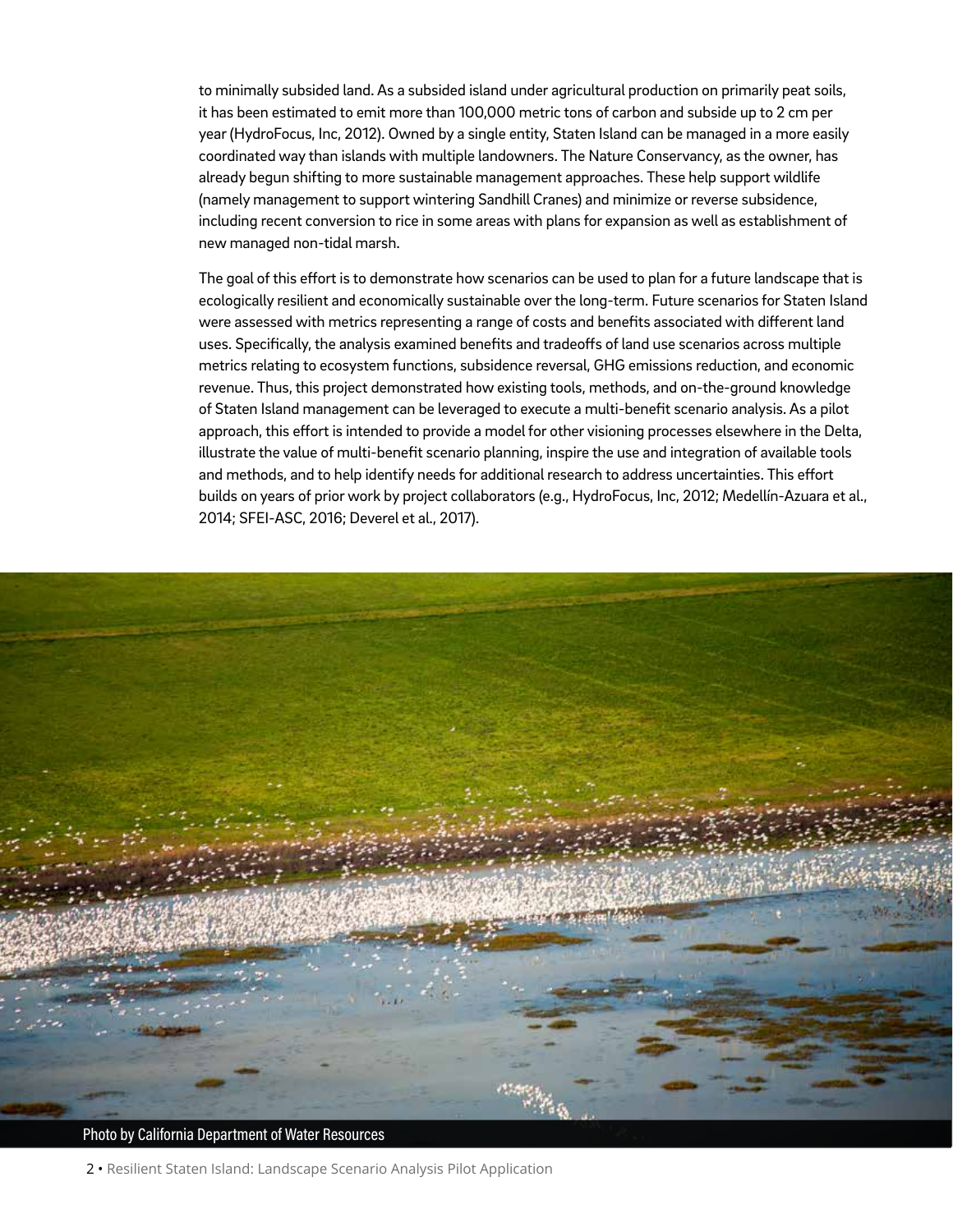## **LANDSCAPE PATTERNS: HISTORICAL AND CURRENT CONDITIONS**

Landscape patterns of the Delta prior to substantial Euro-American modifications reflected natural physical gradients (Whipple et al. 2012). At the Delta mouth, vegetation communities shifted along the gradient between saline and brackish tidal to freshwater tidal environments. Moving upstream to the north and south, riverine influences became more dominant, where floods created dynamic habitat mosaics through erosion and deposition, added inorganic sediment to floodplain soils, and built up natural levees along river channels. Positioned between two branches of the Mokelumne River, Staten Island falls along a gradient with tidal conditions dominant at its south end and riverine conditions dominant at its north end (Figure 1). Along the north end of the island, natural levees above tidal extent historically supported dense riparian forest, and as natural levee elevations gradually fell to tide level downstream, vegetation shifted to scattered willow and then to emergent wetland (marsh). The interior of the island was formerly occupied by tidal freshwater marsh (~3,700 ha), with several major branching tidal channel networks extending into the marsh (~36 km). The depth of peat soils was greatest in the southern portion of the island. Organic content was lower in the northern portion, given that tides had more recently transgressed toward the outer extent of the Delta and riverine deposits of inorganic sediment were periodically laid down by floods.



Figure 1. Staten Island within the Sacramento-San Joaquin Delta. The historical (ca. 1800) habitat type map in (a) shows tidal marshes intersected by tidal channels and bordered on the north end by riparian forest (Whipple et al., 2012). Imagery in (b) shows the present-day agricultural landscape (USDA 2014).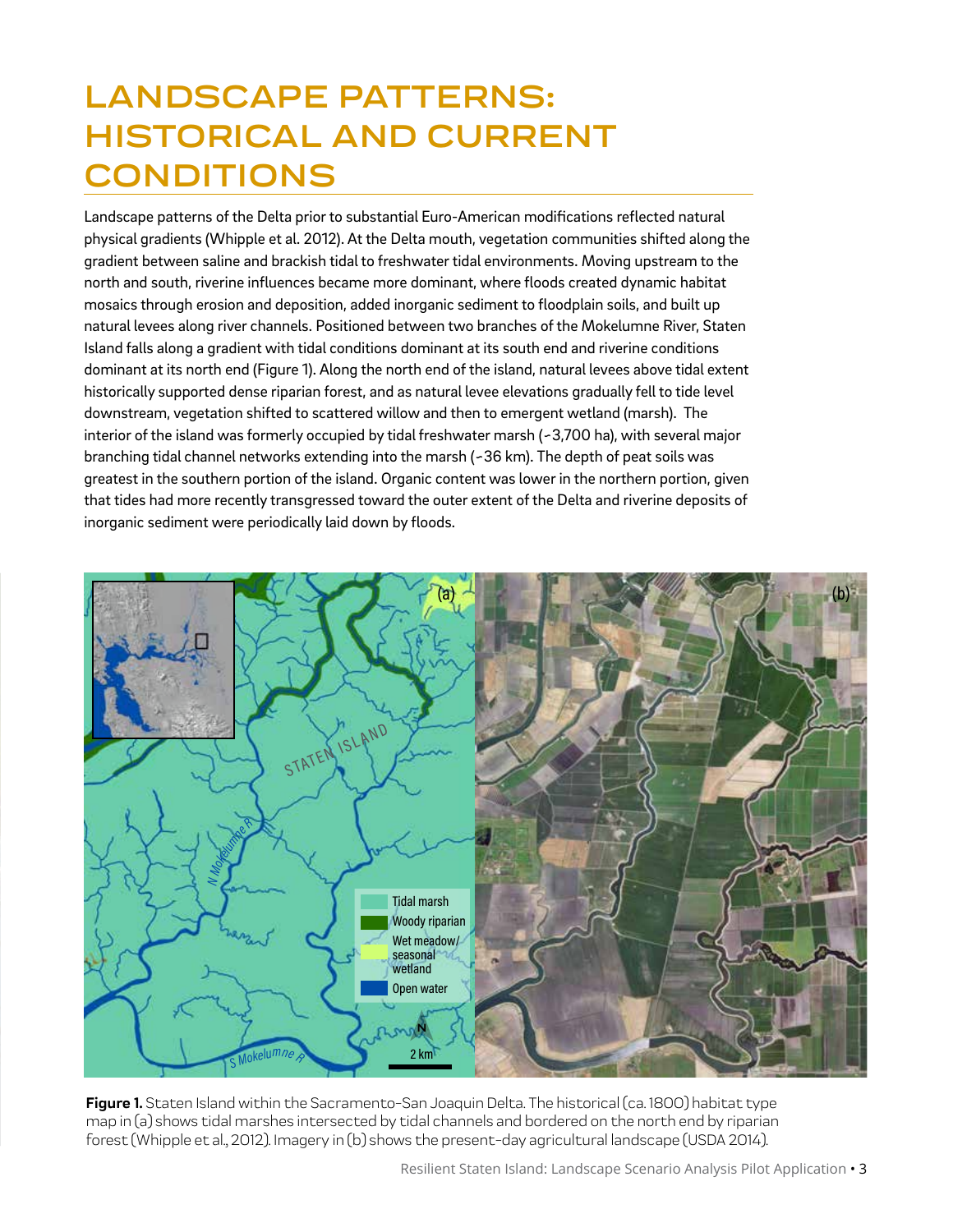<span id="page-9-0"></span>Natural physical processes and landscape gradients are largely still present in the channels around the island under current conditions. Water levels in the channels bordering the island still rise and fall with the tides, and floods, though reduced in magnitude and frequency due to damming of the Mokelumne River, still pass downstream with high flows and sediment, largely from the undammed Cosumnes River upstream. However, since the 1860s, human modifications for agriculture have disconnected Staten Island from both tidal and riverine processes and caused substantial subsidence. Land surface elevations range from 0 to 5 m below sea level, with a gradient from deeply to minimally subsided land from south to north (Figure 2a). To regain elevation to sea level with managed marsh (via accumulation of organic matter) would take from 150-200 years in the most deeply subsided southern parts to less than 50 years in the northern parts. The subsidence follows the gradient of organic to more inorganic soils south to north (Figure 2b). The greater peat soil depths in the southern part of the island have led to greater oxidation (and thus subsidence). The agricultural crops grown are annuals, primarily corn. In 2014, corn (2,476 ha), potatoes (327 ha), grain (313 ha), pasture (233 ha), and alfalfa (85 ha) were the main crops on Staten Island. Under the ownership of The Nature Conservancy and management by Conservation Farms and Ranches, the island is now farmed with more sustainable and wildlife friendly practices, with a commitment to converting land use to rice or managed marsh on its peat soils.



**Figure 2.** Physical conditions on Staten Island, CA. In (a), geomorphic zones based elevation relative to sea level show that Staten grades from deeply subsided (> 2.4 m below MLLW) to minimally subsided (2.4 m below MLLW to MLLW), north to south. Dominant soil types and their percentage organic content (in parentheses) are shown in (b), with more organic soils in the southern part of the island.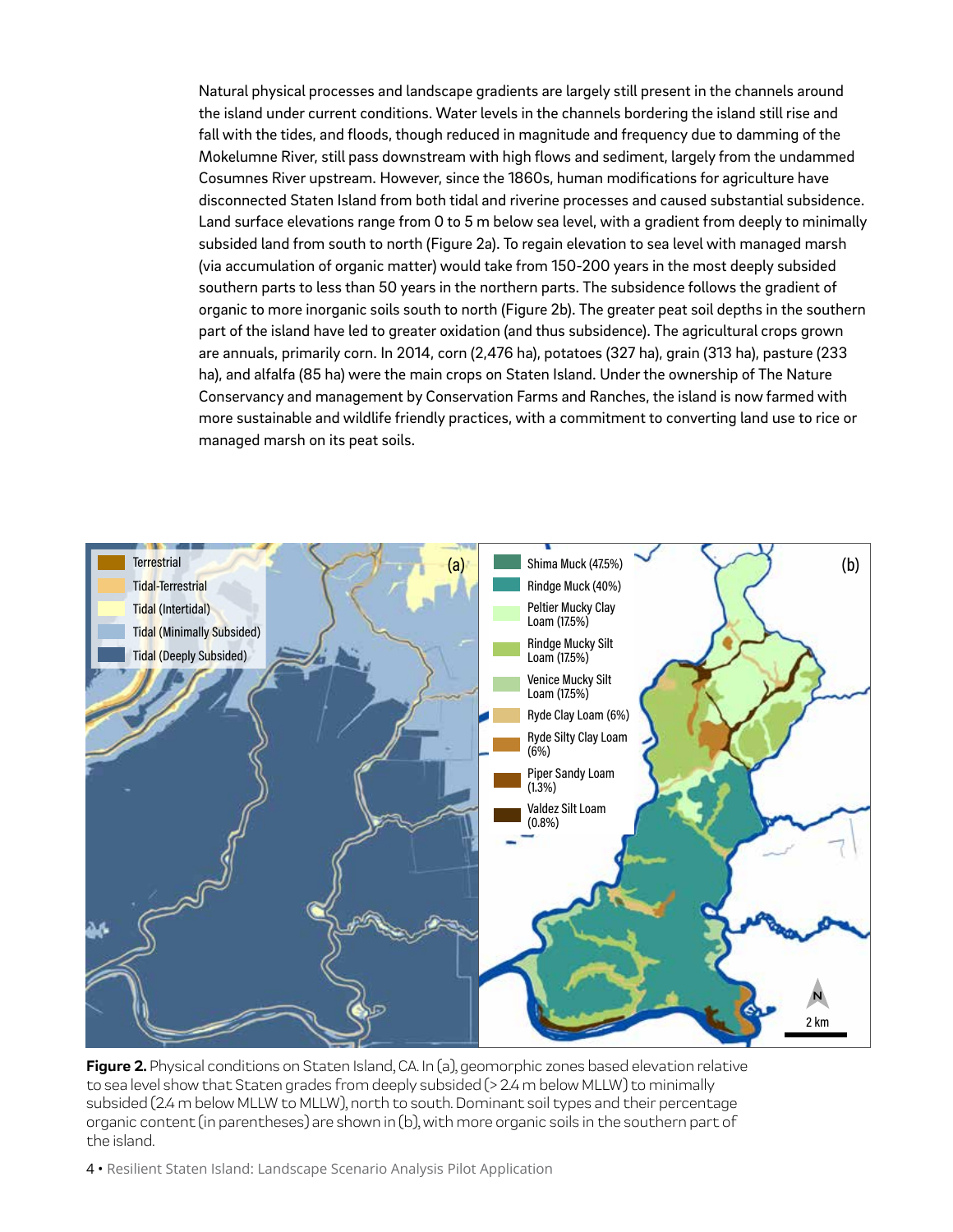## <span id="page-10-0"></span>**SCENARIO DEVELOPMENT**

To facilitate visions of a resilient future Delta, this analysis compared different land use scenarios for Staten Island. With evaluation performed at the scale of the whole island, this pilot study demonstrates a landscape-scale approach to address multiple objectives related to ecosystem health, subsidence and GHG emissions reduction, and economic viability. A mosaic of different land uses and management actions is needed to maximize these multiple benefits. The overarching goal in developing the scenarios was to increase the area of land uses that keep soils wet to limit peat oxidation and subsidence and confer ecological value, while maintaining or improving net revenues.

Six scenarios were used to explore different extents and configurations of wetted land uses (rice, managed non-tidal marsh, or tidal marsh) along with the crops traditionally grown on Staten Island (Figure 3). The potential future scenarios were compared to baseline conditions, derived from 2014 agricultural mapping (Land IQ, 2020). In developing the scenarios, rice and marsh (managed and tidal) were preferentially placed in the southern and central portions of the islands, where the organic soils are most susceptible to subsidence and GHG emissions. All scenarios included approximately 400 ha of managed marsh in the southeastern corner of the island, as planning is currently underway for a managed marsh project in this location. An additional 900 ha of managed marsh was included in Scenarios B and D. Four scenarios included rice, with 900 ha in Scenarios A and C and 1,800 ha in Scenarios E and F.



**Figure 3.** Staten Island baseline (2014 land use) and restoration and land use scenarios (A-F) evaluated for this pilot application to compare scenarios across multiple metrics related to ecosystem, land elevation, greenhouse gas emissions reductions, and economics.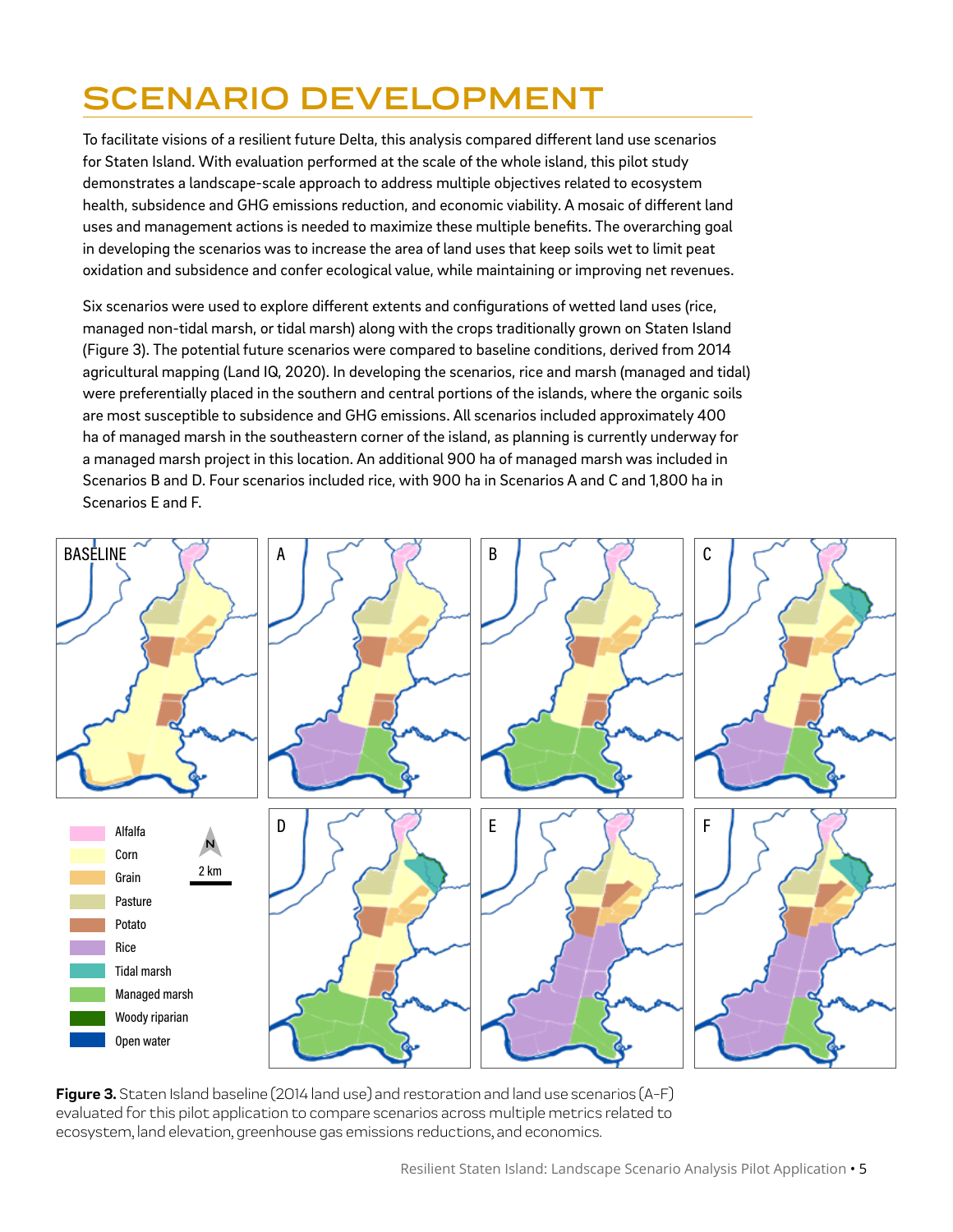Existing land elevations informed the placement of restored tidal marsh in the scenarios. The zone of minimal subsidence in the northern part of the island is most feasible for establishing tidal marsh in the near-term. Given the ecological benefits of tidal marshes as well as their relative resiliency to sea level rise, half of the scenarios (Scenarios C, D, and F) included over 200 ha of tidal marsh in the minimally subsided zone. This included a tidal channel, which was drawn to align with a historical channel (Figure 1a). Interior boundaries of the tidal marsh, where new levees would be required, were drawn based on locations of more inorganic soils (Figure 2b), which would be more stable for supporting levees.

Development of the scenarios was an iterative process, using on-the-ground knowledge for land use choices and spatial configurations as well as interim economic evaluations to guide acreages and crop mosaics. The relatively higher economic value of rice compared to marsh was the reason most scenarios included large areas of rice, even though marsh has greater subsidence reversal and GHG emissions benefits. Also, the total area of potatoes was kept relatively constant across the scenarios, given the relative profitability of the crop compared to other existing land use categories in the baseline. While other conventional crops (e.g., cotton, tomatoes) were also initially considered, the current mix of conventional crops was kept to minimize conversion costs and provide wildlife habitat benefits of current crops. Woody permanent crops, such as orchards and vineyards, were not considered given their low wetland ecosystem and carbon benefits.



Photo by California Department of Water Resources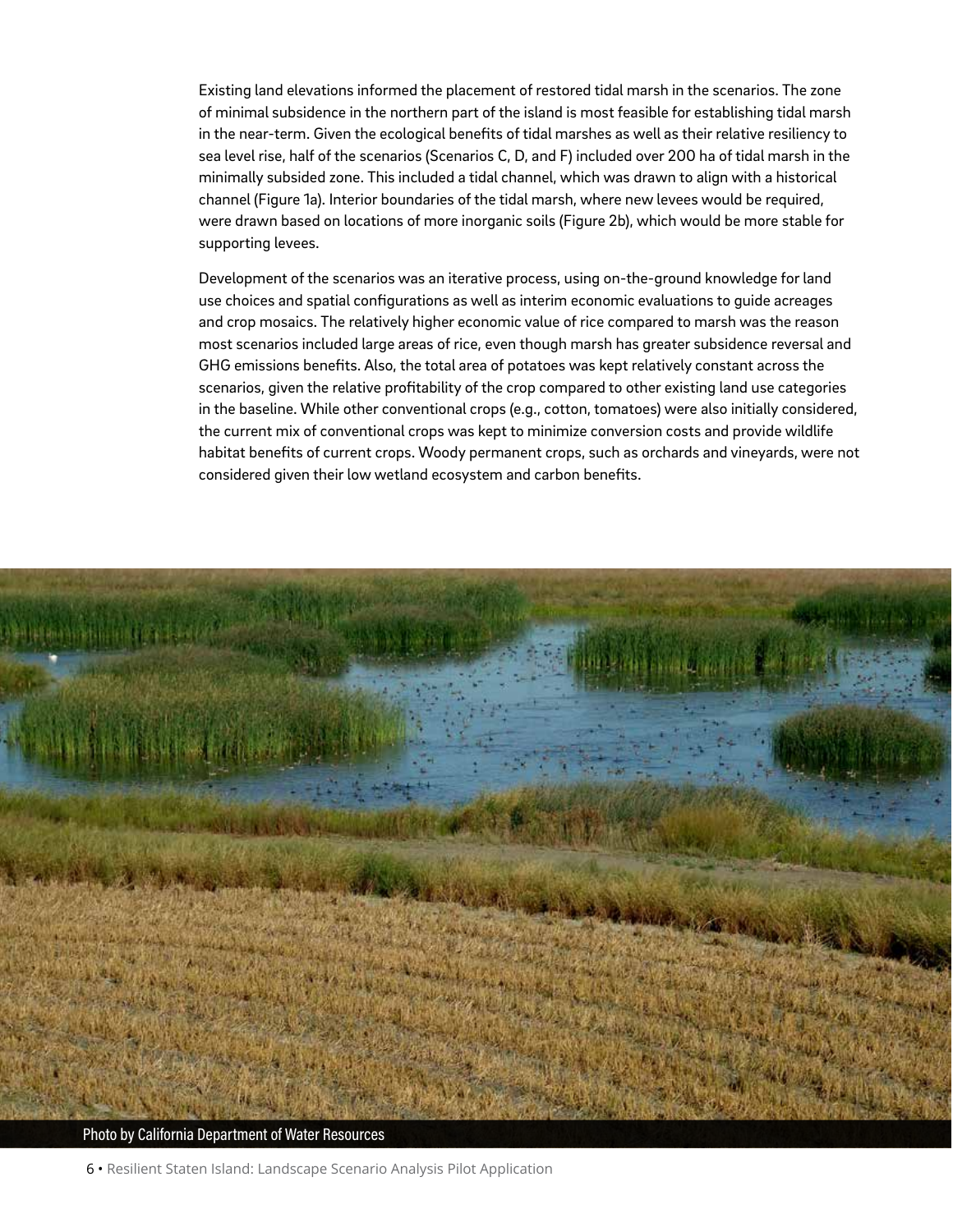# **SCENARIO EVALUATION APPROACH**

The approach to assessing benefits and trade-offs from future land-use scenarios was to use science-based and transparent methods from previously vetted efforts. To evaluate the Staten Island scenarios for ecological benefits, land subsidence, GHG emissions, and economic impacts, a suite of metrics were assessed using several different tools and methods.

## **Ecosystem functions**

To evaluate scenarios for their support of ecological functions, this analysis used the Landscape Scenario Planning Tool (LSPT, [www.sfei.org/projects/landscape-scenario-planning-tool](http://www.sfei.org/projects/landscape-scenario-planning-tool)), which is an open-source tool funded by the Delta Stewardship Council and developed by the San Francisco Estuary Institute. It runs as a custom toolbox using ArcPython scripts within ArcGIS (ESRI). The LSPT was created to support landscape planning through the development, analysis, and comparison of different spatially-explicit land use scenarios in the Delta. It can be used to evaluate multiple objectives across a suite of metrics grouped into different modules relating to ecological functions, agriculture, and infrastructure. The metrics used to evaluate scenarios in the LSPT are based on prior research to understand past and present ecological functions and establish methods and metrics to evaluate them (SFEI-ASC, 2014). For this application, the primary ecological metrics used were those relating to marsh extent and configuration, wetland buffer, and hydrologic connectivity. More specifically, these metrics included: extent of marsh and riparian habitat types, total area of large marsh patches (> 100 ha, supportive of high marsh bird densities), distance to nearest large marsh patch, marsh shape (core to edge area ratio, where greater core area relates to habitat less affected by external disturbances including humans), woody riparian average patch size, percent of wetland buffer occupied by natural habitat types (e.g., woody riparian), marsh to open water ratio, percent of open water within 2 km of the nearest tidal marsh patch, and extent of hydrologically connected and regularly inundated area.

Given The Nature Conservancy's conservation focus on Sandhill Cranes for Staten Island management, a ranking approach was used outside of the LSPT to evaluate different land uses for their potential benefit to the wintering birds. Foraging and roosting benefits differ for different crops. Cranes prefer to roost in flooded agricultural fields and in marshes, typically at depths of around 10 cm (Ivey et al., 2016). Grain is considered to be best for foraging and rice for roosting. Ranking was based on land use and assumed management for foraging and roosting potential, given that how land is managed significantly affects habitat value (e.g., timing and depth of flooding). Ranking was applied as a simple score from 0 to 3 (0 = Not habitat, 1= Used, 2= Highly used but flooded only with additional management, 3 = Highly used and provides waste grains/additional calories). For example, pasture and alfalfa was assigned 0 for roosting habitat based on the assumption of no winter flooding. Also, while corn can provide roosting habitat, additional infrastructure is needed for typical management and so was ranked as a 2 instead of 3 like rice, which has the flood infrastructure in place. These crop suitability rankings for crane foraging and roosting were summarized at the islandscale using an area-weighted average.

## **Land elevation and greenhouse gas flux**

Evaluation of potential land elevation change and GHG emissions relied upon the SUBCALC model, which was developed by HydroFocus, Inc., to simulate subsidence rates and is calibrated to quantify carbon emissions (Deverel and Leighton, 2010; Deverel et al., 2016). The approach to the evaluation here follows a prior application of SUBCALC to Staten Island, which focused on GHG emissions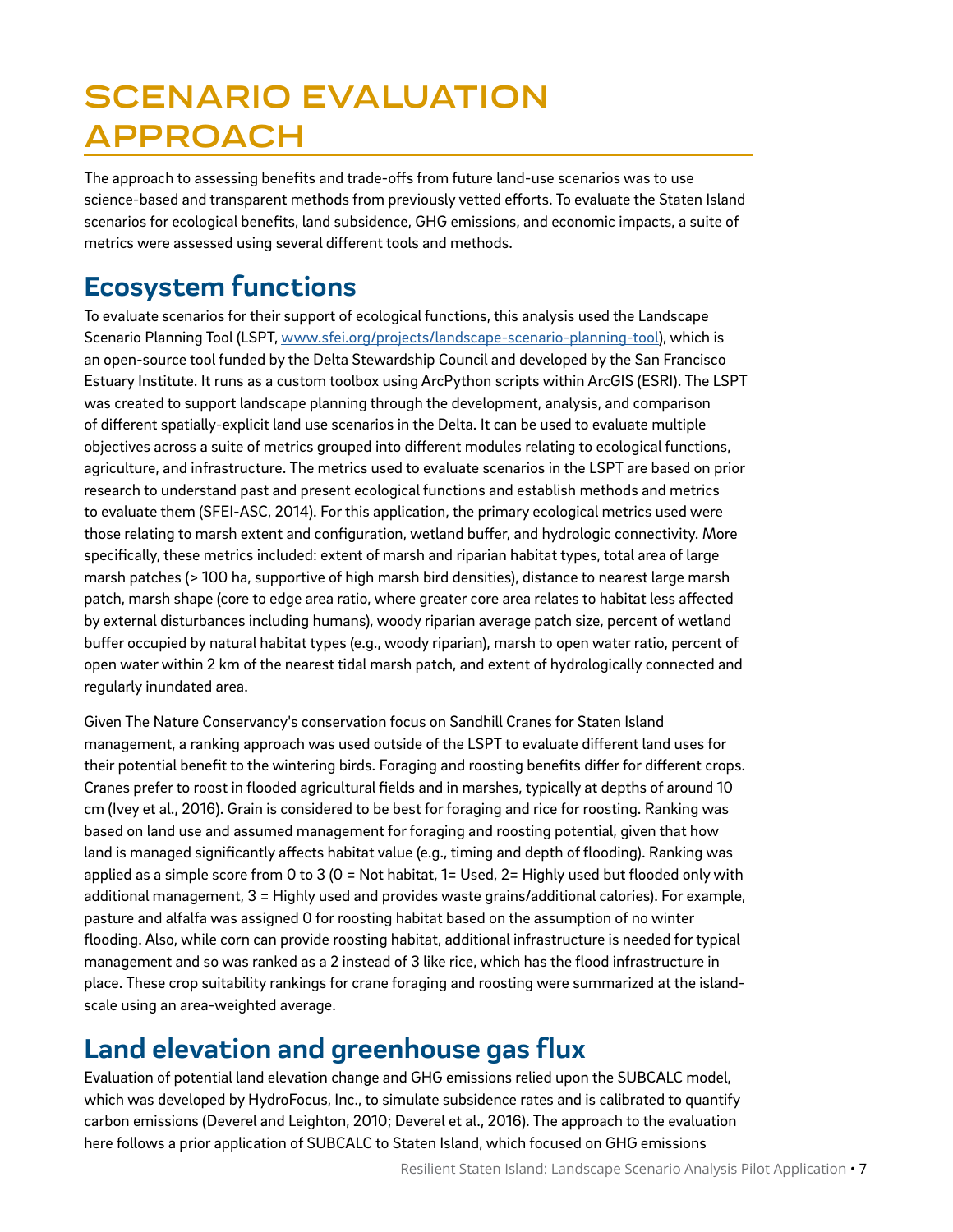and economics of different land use scenarios (Deverel et al., 2017). The model applies enzyme kinetics for the oxidation of organic soils, where emissions are proportional to the carbon content of the unsaturated soil profile. In addition to the organic content of the soils, depth to groundwater, remaining peat thickness, and soil temperature are also inputs to the model. Estimates are based on an annual timestep, and the results are produced for each year of the simulation. SUBCALC incorporates a soil temperature model to reflect the predicted annual rise in soil temperature through the end of the century. The model has been updated over time and was recently calibrated based on recent eddy covariance and subsidence measurements from Staten Island as well as elsewhere in the Delta. For this analysis, SUBCALC was supplied with peat thickness and soil organic matter values reflective of the spatial variability of these inputs. This produced spatially dependent results in the form of a 90-ft resolution grid for the entirety of Staten Island. The organic matter component was based on the soil type distribution and peat thickness estimate developed by Deverel & Leighton (2010) and updated using the 2017 Delta LiDAR (CDWR, 2019). Areas mapped as organic soils but have little or no remaining peat were treated as mineral soils for the purposes of this analysis. The analysis uses subsidence values from SUBCALC in the agricultural areas with organic soils, a value of 0 for more inorganic-content soils and rice, and accretion of 3 cm yr<sup>1</sup> for marshes (Miller et al., 2008). For this evaluation, estimates for GHG emissions and reductions include  $CO<sub>2</sub>$  and methane (CH<sub>4</sub>), and were based on estimates from research in the Delta (Hemes et al., 2019). Given that emissions change over time as organic matter oxidizes or accumulates, the net change in volume associated with subsidence or accretion and cumulative GHG emissions (t CO<sub>2</sub>-e, metric tons of CO<sub>2</sub> and emissions from CH $_{\rm_4}$  and N $_{\rm_2}$ O converted to the equivalent global warming potential of t CO $_{\rm_2}$ -e using GWP factors of 28 and 265, respectively) were evaluated over a 50-yr time horizon (2014-2064).

#### **Annual net revenue**

To evaluate gross and net revenues associated with the land use scenarios, a modified version of the Open Delta Agricultural Production Model (OpenDAP, [http://wsm.ucmerced.edu\)](http://wsm.ucmerced.edu) was applied. OpenDAP is based on the Delta Agricultural Production Model (Medellín-Azuara et al., 2014), a positive mathematical programming-based (PMP, after Howitt, 1995) hydro-economic optimization model for agricultural production and water use for the Delta. PMP captures nonlinearities in crop production decisions and elicits economically optimal crop planting to adapt to economic and resource availability scenarios. The OpenDAP model characterizes agricultural land use in the Delta into over 130 individual sub regions including islands and inland areas. For this approach, a modified version was applied for the area of Staten Island.

The modified version of OpenDAP adds rice in the crop mix for selected scenarios and maintains the profit maximization objectives and constraints to estimate the effects of replacing existing crops and other land uses. Also, to quantify potential revenues from marsh, the modified version of OpenDAP used the economic benefit of carbon sequestration under current market values, adapted from Deverel et al. (2017). Carbon offset credits can be sold through compliance and voluntary markets, and prices for those credits vary (\$7 per t CO<sub>2</sub> on the voluntary market and up to \$30 per t CO<sub>2</sub> on the compliance market). A California base case of \$16 was used for this analysis. For Staten Island, offsets for sale were estimated at 29.2t CO2 ha $^{\text{\tiny{\textup{1}}}}$ yr $^{\text{\tiny{\textup{1}}}}$  (11.8t CO<sub>2</sub> ac $^{\text{\tiny{\textup{1}}}}$  yr $^{\text{\tiny{\textup{1}}}}$ ) based on the GHG emission reduction (marsh emissions subtracted from baseline emissions), with an adjustment for uncertainty and the need to contribute to a buffer pool in the event of project termination. The analysis used the annual cost of managed marsh from Deverel et al. (2017), at \$101/ha (\$41/ac).

After assigning scenarios rice and/or marsh areas, the remaining area was divided into other conventional crops through an interactive process using OpenDAP to maximize net revenue. Once the scenarios were set, gross and net revenues were calculated based on the area of different land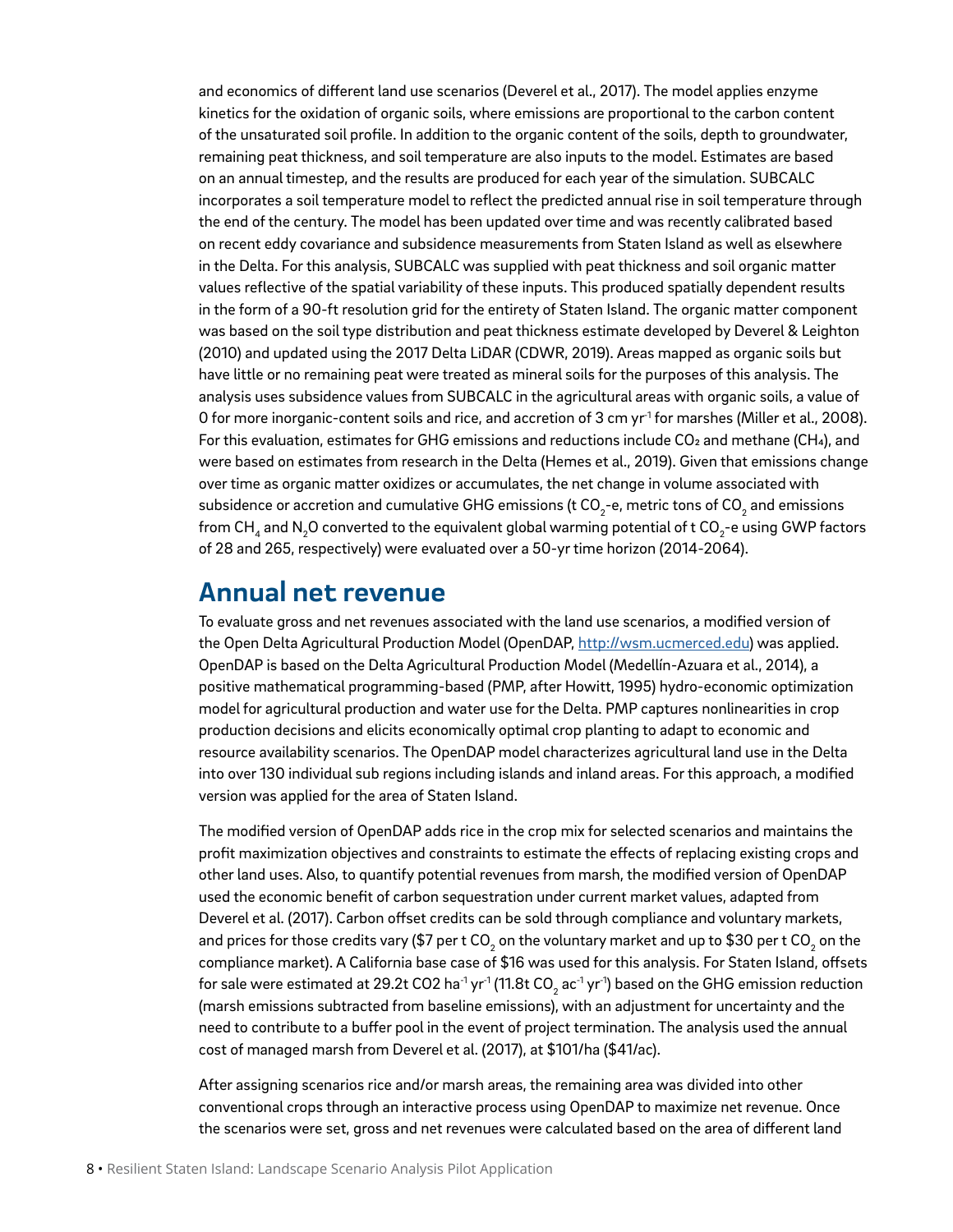covers and associated crop yield, prices, and costs derived from the OpenDAP model input economic database (Table 1). Costs considered include those related to land, supplies, labor, and water. Some costs were adjusted based on data specific to Staten Island. Most economic data were based on 2014 information. However, large fluctuations in corn prices made 2017 economics of production more suitable for corn in this analysis.

**Table 1.** Main land cover types on Staten Island with associated prices, yields, and total operating costs. Values were derived from the Open Delta Agricultural Production (OpenDAP) model, with some adjustments based on information specific to Staten Island.

| <b>Crop/Land cover</b> | Price (\$/ton) | Yield (ton/ha) | Total cost (\$/ha) |
|------------------------|----------------|----------------|--------------------|
| Alfalfa                | \$254          | 18.04          | \$2,965            |
| Corn                   | \$151          | 12.65          | \$1,181            |
| Grain                  | \$235          | 8.11           | \$136              |
| Pasture                | \$135          | 8.30           | \$1,065            |
| Potato                 | \$553          | 47.96          | \$16,975           |
| Rice                   | \$417          | 10.43          | \$1,940            |
| Tidal marsh*           | \$16           | 29.16          | \$101              |
| Managed marsh*         | \$16           | 29.16          | \$101              |

\* CA base case emissions offset price and estimated Staten offset



Sandhill Cranes foraging on a Staten Island corn field. Photo by John Game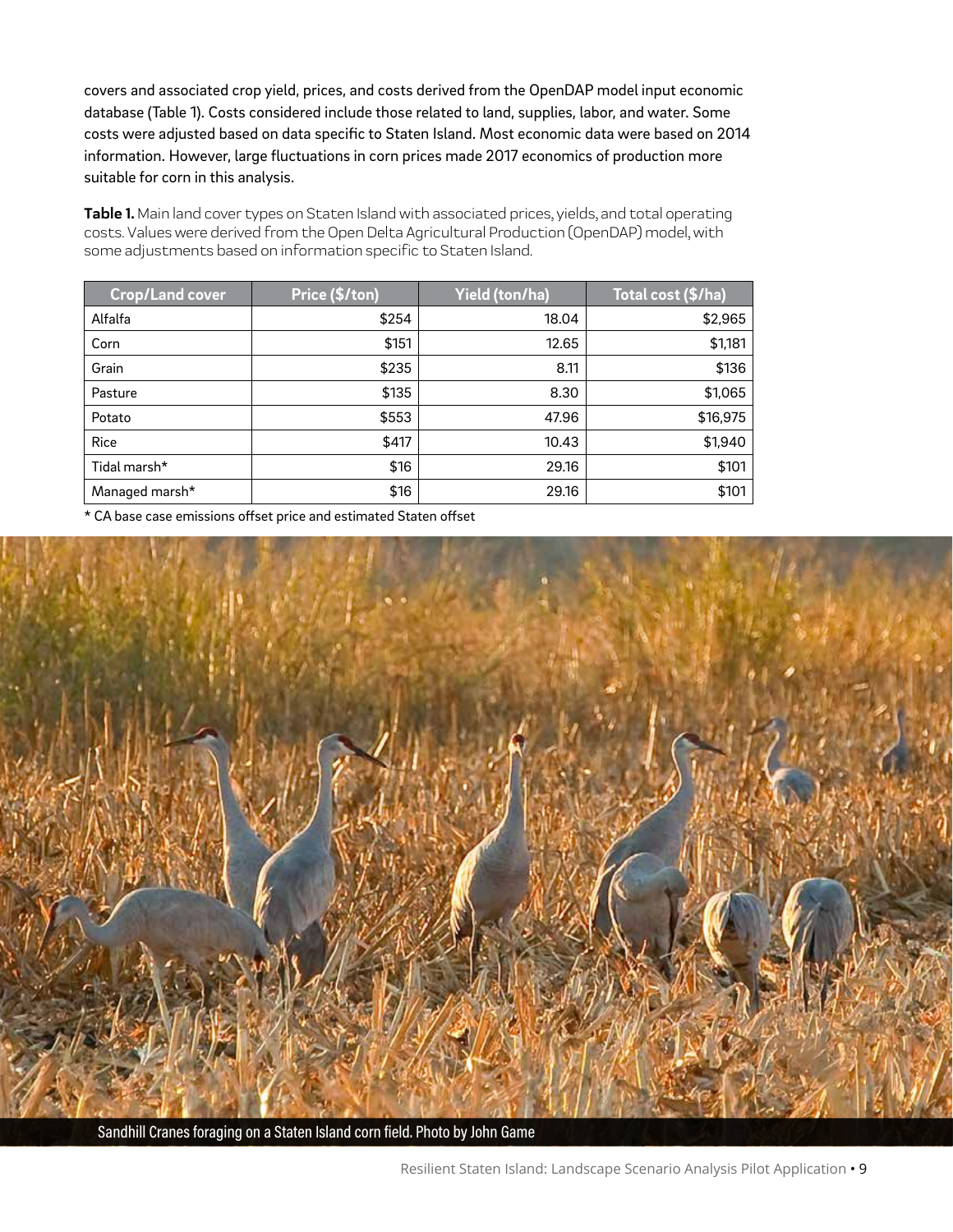## **RESULTS**

### **Multi-benefit summary**

The goal of this multi-benefit scenario analysis pilot application was to be able to compare scenarios for a suite of benefits, without prioritizing any single benefit. Table 2 summarizes results for each category of metric, showing relative benefits and trade-offs of the six scenarios. (See the following sections and the Appendix for more detailed results.) This summary table illustrates that there are inherent tradeoffs between scenarios and that no single scenario maximizes all benefits. Primary trade-offs relate to the presence or absence of tidal marsh in a scenario and the extent of rice included. Tidal marshes confer the greatest ecosystem benefits of any land use category, but with the economic trade-off of lost crop revenue; and rice halts subsidence and offers GHG benefits while maintaining crop revenues, but is generally less ecologically beneficial than marsh. Scenario F appears to accomplish a reasonable balance, improving conditions across all metric types, save for crane habitat support. While ecosystem metrics are slightly better overall for Scenario D, the economic benefits are lower than that of baseline conditions. And, while Scenario E is the best with regard to economic benefits, it does less well for other metric types than Scenarios C, D and F.

The landscape scenario analysis approach makes it possible to explore how one variable or benefit can be improved while minimizing negative impacts to others. For example, for Scenario F, rice was used as a way to reduce the area undergoing subsidence while also sustaining greater economic benefits than if the area were instead managed non-tidal marsh. Scenarios E and F also included shifting location of conventional crops for greater economic benefit. Namely, the area farmed for potatoes in the southern part of the island was converted to rice in these scenarios, and a new area to the north was converted from corn to potatoes to boost revenue.

The multi-benefit summary also demonstrates lost opportunities if the status quo is maintained. Many of these opportunities are more viable or beneficial in the near term. For example, introducing land uses now that keep peat soils wet has the greatest benefit for GHG emissions if done in the near-term. Also, opportunities for tidal marsh restoration may decline over time as subsidence progresses and sea level rises.

| Group          | <b>Metric Category</b>             | <b>Scenario</b> |   |              |   |   |  |
|----------------|------------------------------------|-----------------|---|--------------|---|---|--|
|                |                                    | A               | B | C            | D | Е |  |
| Ecosystem      | Marsh ecosystem support            |                 |   |              |   |   |  |
|                | Aquatic ecosystem support          |                 |   | $\checkmark$ |   |   |  |
|                | Crane habitat                      |                 |   |              |   |   |  |
| Inundation     | Hydrologic connectivity            |                 |   | $\checkmark$ |   |   |  |
| Land elevation | Wetted extent                      |                 |   |              |   |   |  |
|                | Net volume change 2014-2064        |                 |   |              |   |   |  |
| Carbon         | GHG cumulative emissions 2014-2064 |                 |   |              |   |   |  |
| Economic       | Annual net revenue                 |                 |   |              |   |   |  |

**Table 2.** Summary of scenario outcomes relative to baseline across categories of metrics. Blue represents improvement and yellow reduction. Checks indicate the greatest improvement.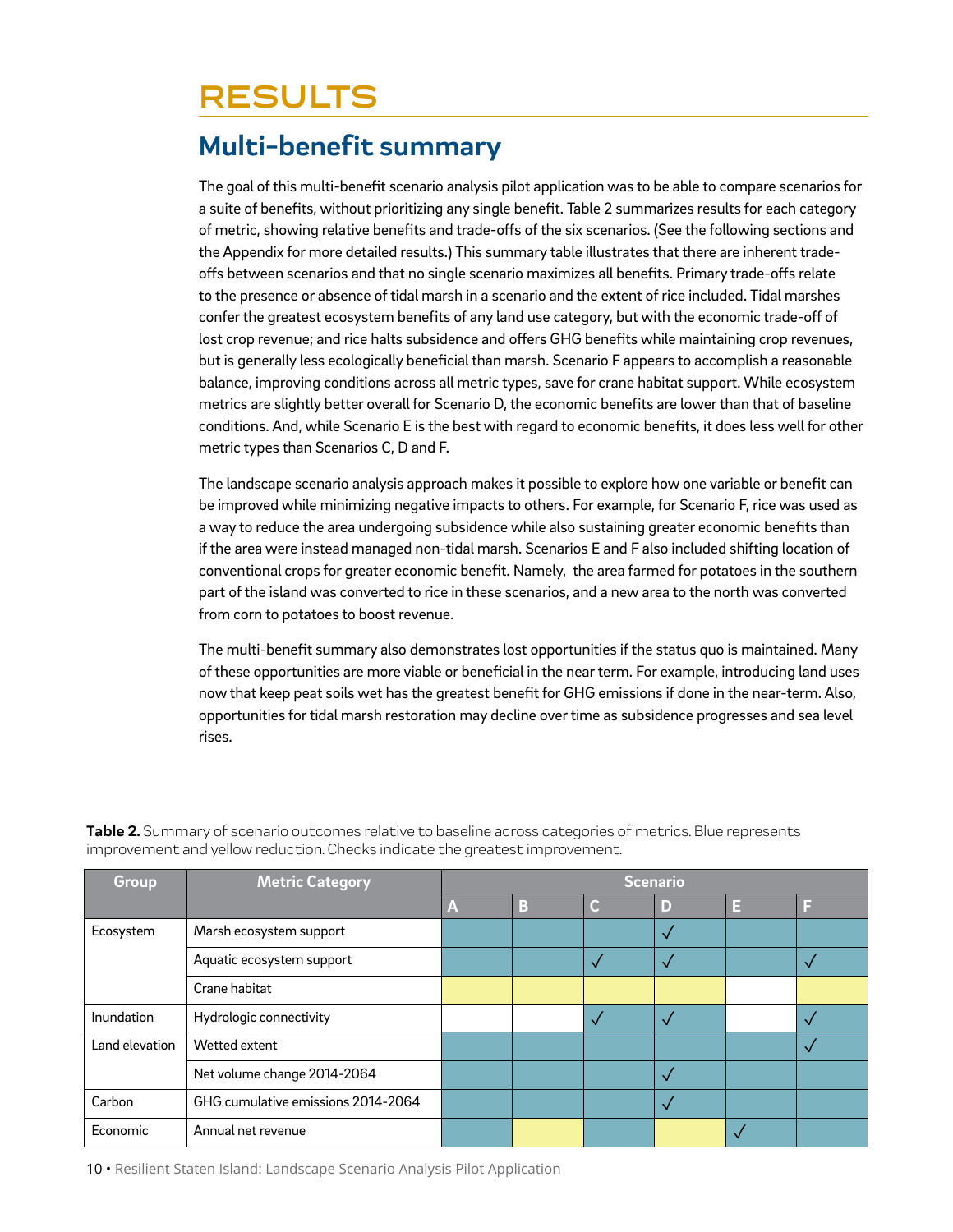## **Ecosystem functions**

Potential scenario benefits were evaluated for a suite of metrics related to ecosystem functions. All scenarios increased the extent of marshes (tidal and non-tidal), with the greatest expansion in Scenario D (~1,520 ha). In addition to overall extent, how marshes are configured in the landscape influences habitat complexity, species diversity, and overall wildlife abundance. Metrics of marsh patch size and average distance of patches to the nearest large patch also showed greatest improvements with Scenario D (Figure 4a, b). For this scenario, the area of large patches totaled approximately 1,510 ha, and the distance to nearest large patch was reduced to 1.3 km from 21 km under baseline conditions. Marsh core to edge area ratio was highest for Scenario B (5.2 : 1), as this scenario includes only a single large area of managed marsh (Figure 4c). Scenario D, which is the same as B wish added tidal marsh, is comparable (4.8 : 1). Scenarios C, D, and F increased woody riparian habitat (which was included adjacent to the tidal marsh in these scenarios). Area of natural marsh buffer was minimally impacted by the scenarios, with the percent buffer area as natural habitat types increasing to 3.5% for Scenario D over 1.4% under baseline conditions.



**Figure 4.** Comparison of Staten Island scenarios for, (a), total area of large marsh patches (> 100 ha), (b) nearest distance to a large marsh patch (> 100 ha), and (c), marsh total core area to total edge area ratio. No one scenario is best across all marsh metrics.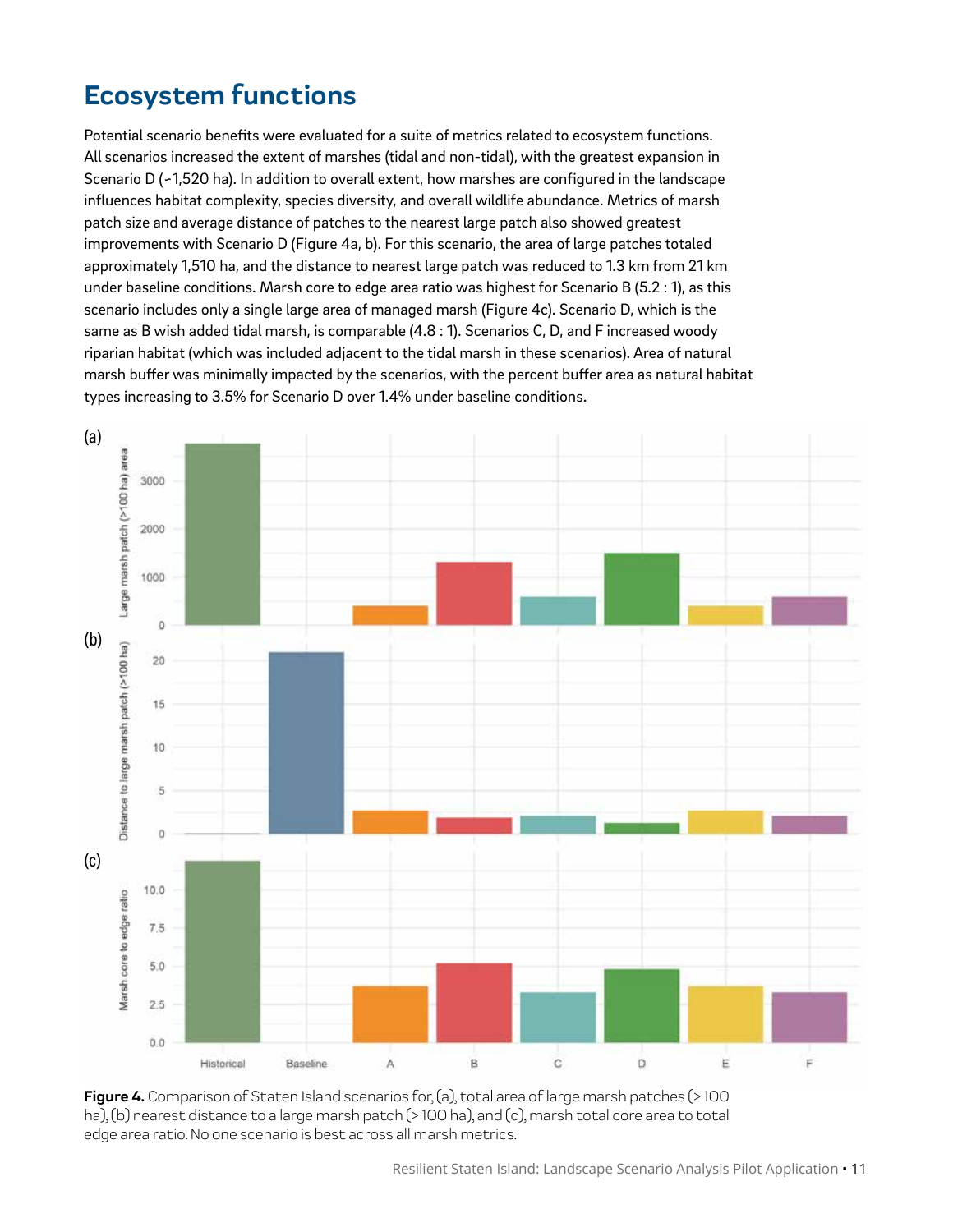Improving hydrologic connectivity helps boost overall resilience potential for aquatic ecosystems over time by reestablishing fundamental natural physical and ecological processes that support exchange of abiotic matter and organisms between wetland and aquatic environments. These processes increase overall complexity and variability, and increase food web productivity. Connectivity benefits are greatest when areas of tidal marsh are added, but some can also be conferred by managed marsh if connections are established through artificial means. Considering both managed and tidal marsh, marsh to open water ratio increased to 3.1: 1 from 0.04: 1 under baseline conditions for Scenario D. Scenarios with the highest natural hydrologic connectivity are those that include tidal marsh, or Scenarios C, D, and F (Figure 5).

Results for Sandhill Crane habitat support (based on qualitative ranking of crop types) were mixed across the scenarios (Figure 6). Foraging suitability was lower for all scenarios given the loss in acreage of conventional crops, as grain crops in particular are considered to have high foraging benefits. In contrast, roosting suitability increased in scenarios with rice (Scenarios A, E, and F). Crane habitat benefits vary greatly depending on management (e.g., flooding timing, timing or characteristics of crop harvest), so the loss of suitable crops may be possible to offset in part by management practices.

### **Land elevation and greenhouse gas flux**

Changes in land elevation across the scenarios, evaluated as a change in soil volume over the 50 year period (2014-2064), related to both land use and soil type (Figure 7). Scenarios B, C, D, E, and F resulted in net increases in volume, with Scenario D increasing the most (1.6 x 10<sup>7</sup> m<sup>3</sup>). These are scenarios associated with the largest areas of marsh and rice on peat soils. This is exemplified in Figure 8, which shows the spatial distribution of annual subsidence and accretion rates for Scenario F. For Scenario A, which has substantial areas of peat soils remaining in conventional agriculture, there



**Figure 5.** Comparison of Staten Island scenarios for metrics relating to hydrologic connectivity. Marsh (managed and tidal) to open water ratio is shown in (a) and area of hydrologically connected marsh is shown in (b).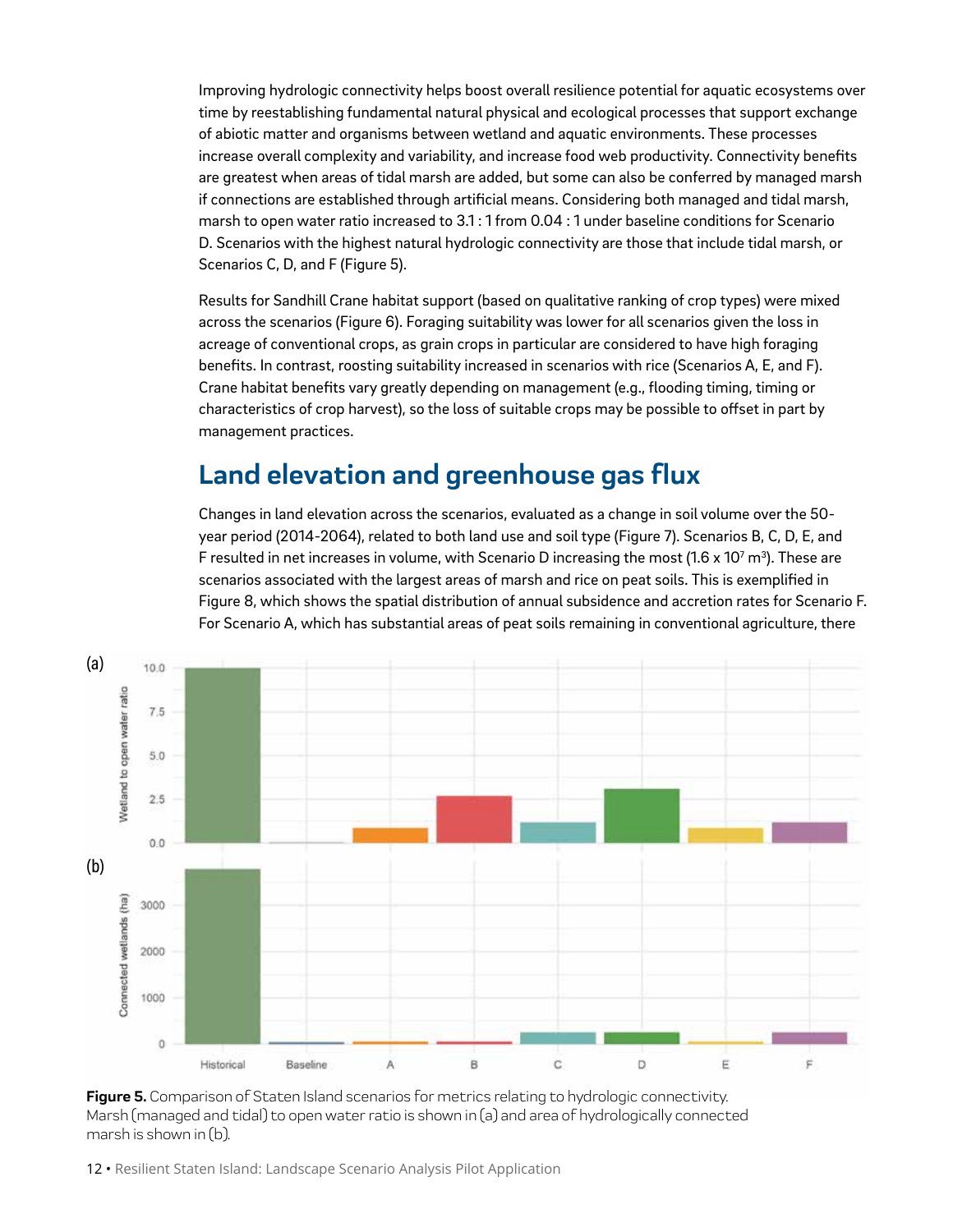

**Figure 6.** Using wintering Sandhill Crane foraging and roosting suitability scores (assigned from O to 3) for different crops and marsh types, area weighted scores are shown for each of the scenarios. While roosting potential is considered higher than baseline conditions for Scenarios E and F, the baseline scenario scores best for foraging potential.



**Figure 7.** Cumulative 50-yr change in volume for the different scenarios based on variable subsidence and accretion estimated across Staten Island. All scenarios improve over baseline conditions, with Scenarios B, D, and F associated with estimates ofgreatest overall accretion over time.

was a net volume loss over time (1.5 x 10 $^{\rm 6}$  m $^{\rm 3)}$ , though the losses were far less than those of baseline conditions (1.6 x 10<sup>7</sup> m<sup>3</sup>).

GHG emissions reductions were associated with areas where marsh and rice covered peat soils as well as areas of more inorganic soils (Figure 9). Reductions were greatest for Scenario D (Figure 10). The cumulative emissions over the 50-yr period for this scenario were 1.9 x 10 $^{\rm 6}$  t CO<sub>2</sub>-e, compared to 3.8 x 10 $^{\rm 6}$  t CO<sub>2</sub>-e under baseline conditions (51% reduction). Scenarios B and F reductions were also high (48% and 40%, respectively). Even the worst performing scenario, Scenario A, reduced cumulative emissions by 31% (2.6 x 10 $^{\rm 6}$  t CO $_2$ -e). Although marsh and rice are net sources to the atmosphere of GHGs, marsh and rice emissions are far less than baseline GHG emissions from the oxidation of peat soils under drained agricultural management.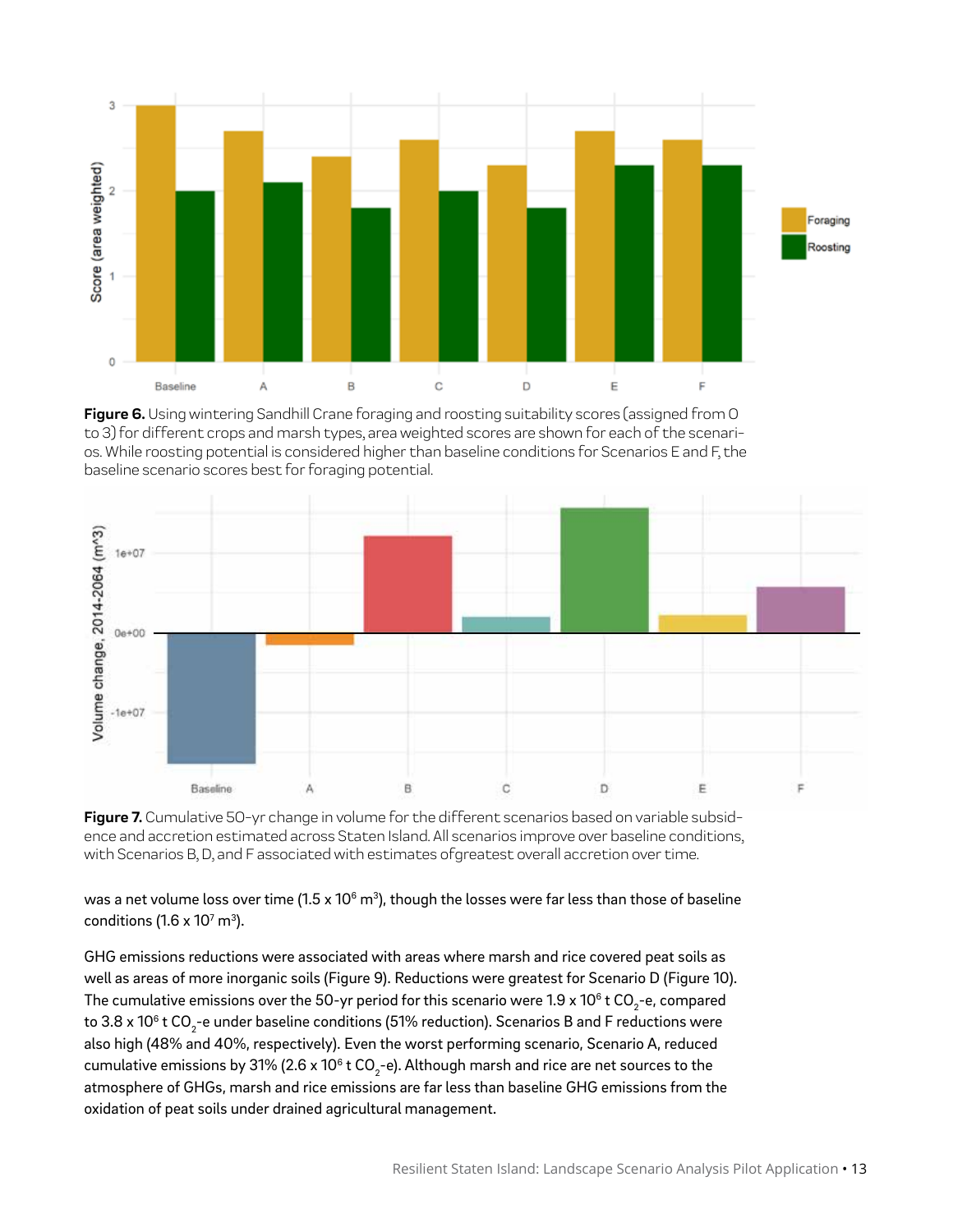

**Figure 8.** Distribution of annual rates of subsidence or accretion across Staten Island for Scenario F.

**Figure 9.** Distribution of average annual net GHG emissions across Staten Island for Scenario F.



Figure 10. Cumulative GHG emissions across the scenarios, all of which substantially reduce emissions relative to the baseline, with scenarios B and D reducing the most.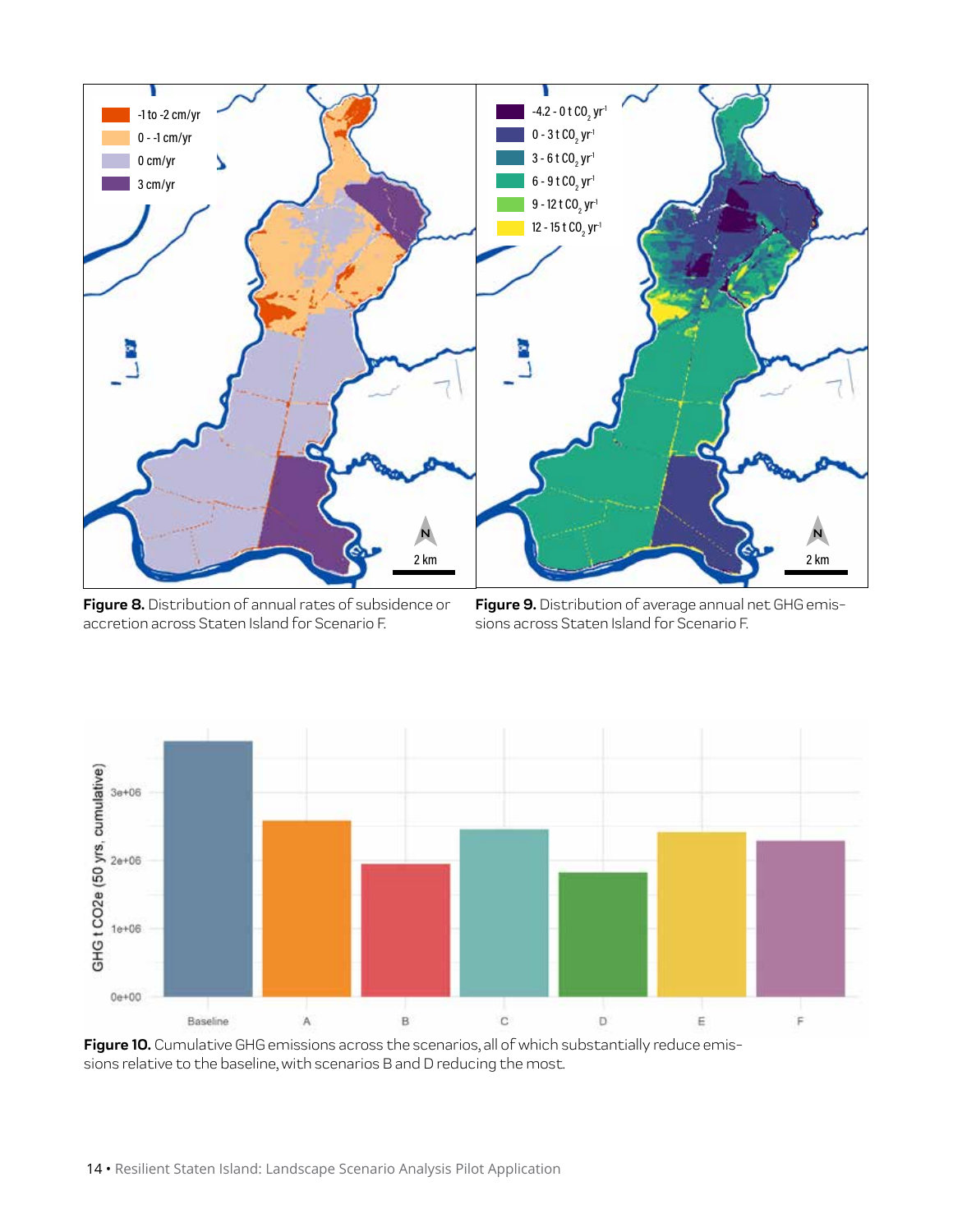### **Annual net revenue**

Estimates of annual net revenue across the different scenarios varied between \$5.0M and \$7.9M, with \$5.6M for the baseline scenario (Figure 11). Scenario E was associated with the highest net revenue, with Scenario F only slightly lower. All scenarios save for B and D (those that included marsh with no rice) were found to have higher estimated net revenue compared to the baseline (21-41%). Net revenue was dominated by potato and rice, given that these crops have relatively higher net returns. Across the scenarios, the carbon market revenue made up as much as 11% of the total net revenues. These results point to the importance of maintaining high-value crops for economic viability within a mosaic of land uses. More specifically, rice is a way to improve revenue, halt subsidence, and reduce GHG emissions, while also offsetting the lower profits from conversion of croplands to marsh. In this way, the economic benefits of rice can complement the large benefits of marsh for ecosystem function and greenhouse emissions. Note that this analysis does not include an ecosystem service monetary valuation, which would likely demonstrate fewer economic losses from establishing marsh.



**Figure 11.** Annual net revenue estimates for the different scenarios. Scenarios with rice increase net revenues relative to the baseline.

### **Other cost and benefit considerations**

This analysis takes a quantitative multi-benefit approach, evaluating metrics relating to several key types of benefits: ecosystem functions, land elevation, GHG emissions, and economics. In addition to these metrics, many other costs and benefits, both quantitative and qualitative, could be included in a multi-benefit analysis. A number of additional metrics were considered for this analysis, but ultimately were not included, either because information was lacking or scenarios would not have affected them greatly. These are discussed briefly here.

• The cost of maintaining levees to protect the Delta's subsided islands from flooding is significant. As land continues to subside and sea level rises, these costs increase. Additionally, the risk of more severe floods with climate change increases the risk of large expenditures for repairs. Baseline levee maintenance costs for Staten Island were estimated to be close to \$800,000 annually. This is an average based on three years of costs (2017-2019) and does not include any specific projects or emergency repairs. With a total of about 41 km of levees surrounding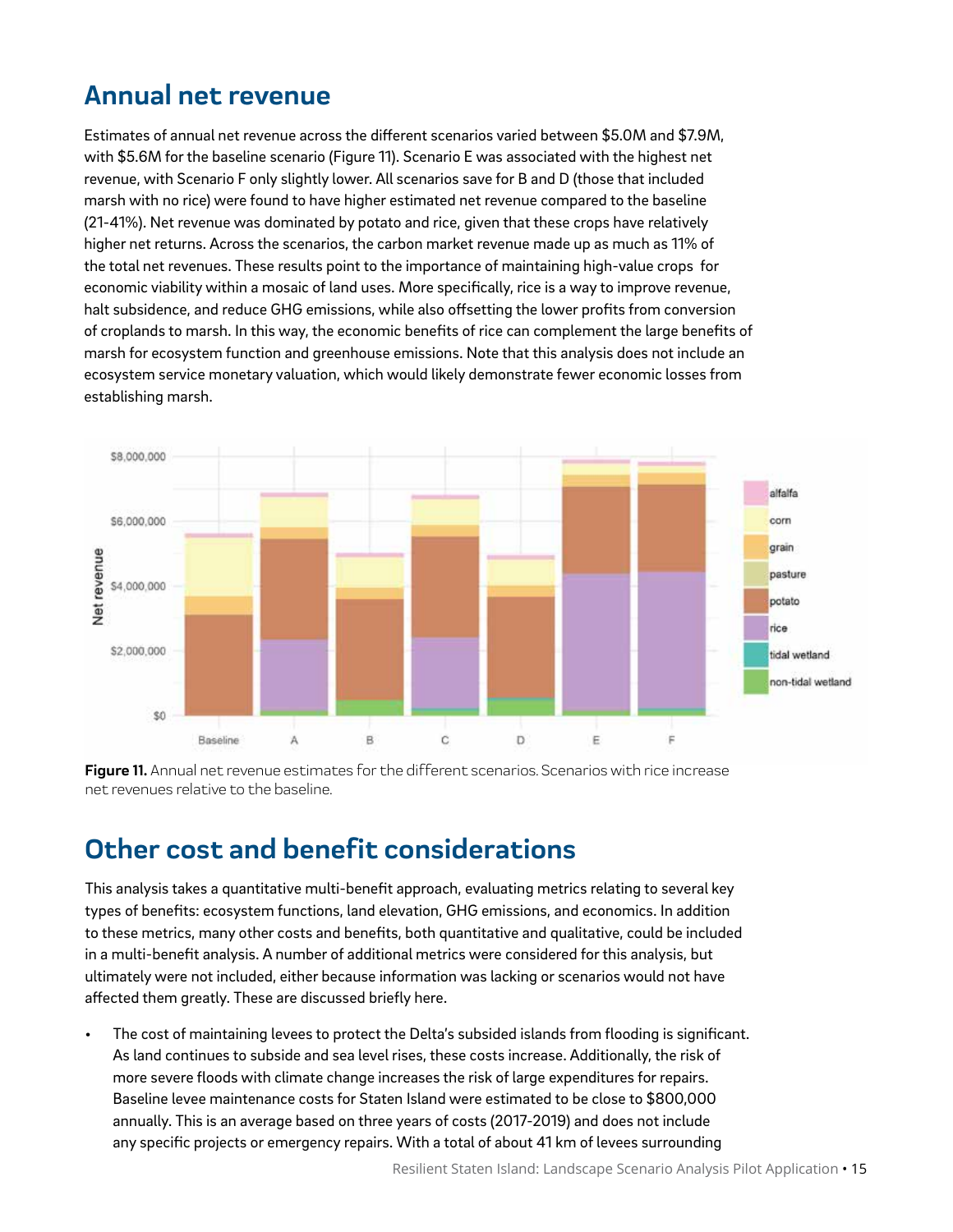Staten Island, this equates to approximately \$19,500/km of levee annually. These costs are also understood to be highly variable from year to year and from island to island in the Delta. Levee maintenance costs were not included as part of the scenario analysis in large part because the total length of levees was not found to change substantially across the scenarios (the length of levee decommissioned for the scenarios with tidal marsh was similar to the length of new interior levee that would be required for those scenarios). Aside from basic levee maintenance costs, the increased risk of need for expensive emergency levee repairs over time with continued land subsidence is also an important factor to consider, and scenarios that reduce the rate of subsidence could reduce levee maintenance costs relative to baseline conditions.

- Any land use conversions (from one crop to another or from cropland to restored marsh) are associated with monetary costs. For example, the cost associated with changing cropping from corn to potatoes was not included for Scenarios E and F. Also, restoration costs are generally high, including permitting, implementation, and the considerable cost associated with constructing new levees in a levee setback scenario. Capital costs (e.g., farm machinery) associated with the various land uses could also be included in addition to the primary operating costs that were evaluated for this analysis.
- Pumping costs are required both for irrigation of crops and to keep groundwater levels below the land surface. These costs for Staten Island are estimated around \$160,000 annually. However, pumping costs depend highly on the crops being irrigated and specific farming practices, and also on environmental factors. (For example, costs are generally higher in wet years and in more subsided areas.)
- Other agricultural production costs that could be considered in future studies include water supply and agrochemical application. While water supply costs were included in this assessment, more information specific to a location or covering a broader scope of costs might enable more refined future analyses. In addition to the direct monetary costs of chemical and fertilizer applications, these activities also present associated environmental costs related to water quality.
- More detailed feasibility assessments would improve and refine any given scenario. This could include the need for hydrodynamic modeling to assess potential flood impacts, particularly for any scenario altering hydrologic connectivity. From a benefits perspective, such modeling could explore the potential for erosion and deposition processes, which could support land elevation recovery and riparian vegetation successional processes.
- Another area of potential economic and human health benefits is within the recreational sector. Depending on the scenario, these might be associated with a mix of hunting and ecotourism (lodging, birding, boating, etc.). Recreational benefits associated with marsh could help offset the comparatively lower profits these land uses offer in comparison to some agricultural activities.
- Lastly, numerous other metrics associated with ecosystem benefits could be considered, particularly as they relate to specific species or functions. For example, while Staten Island is known for and managed to support wintering Sandhill Cranes, cropping decisions and field inundation management is also guided by practices that would support other waterbirds. A more comprehensive assessment of waterbird benefits could be considered, particularly if scenarios were developed and evaluated based on management practices as well as land use differences.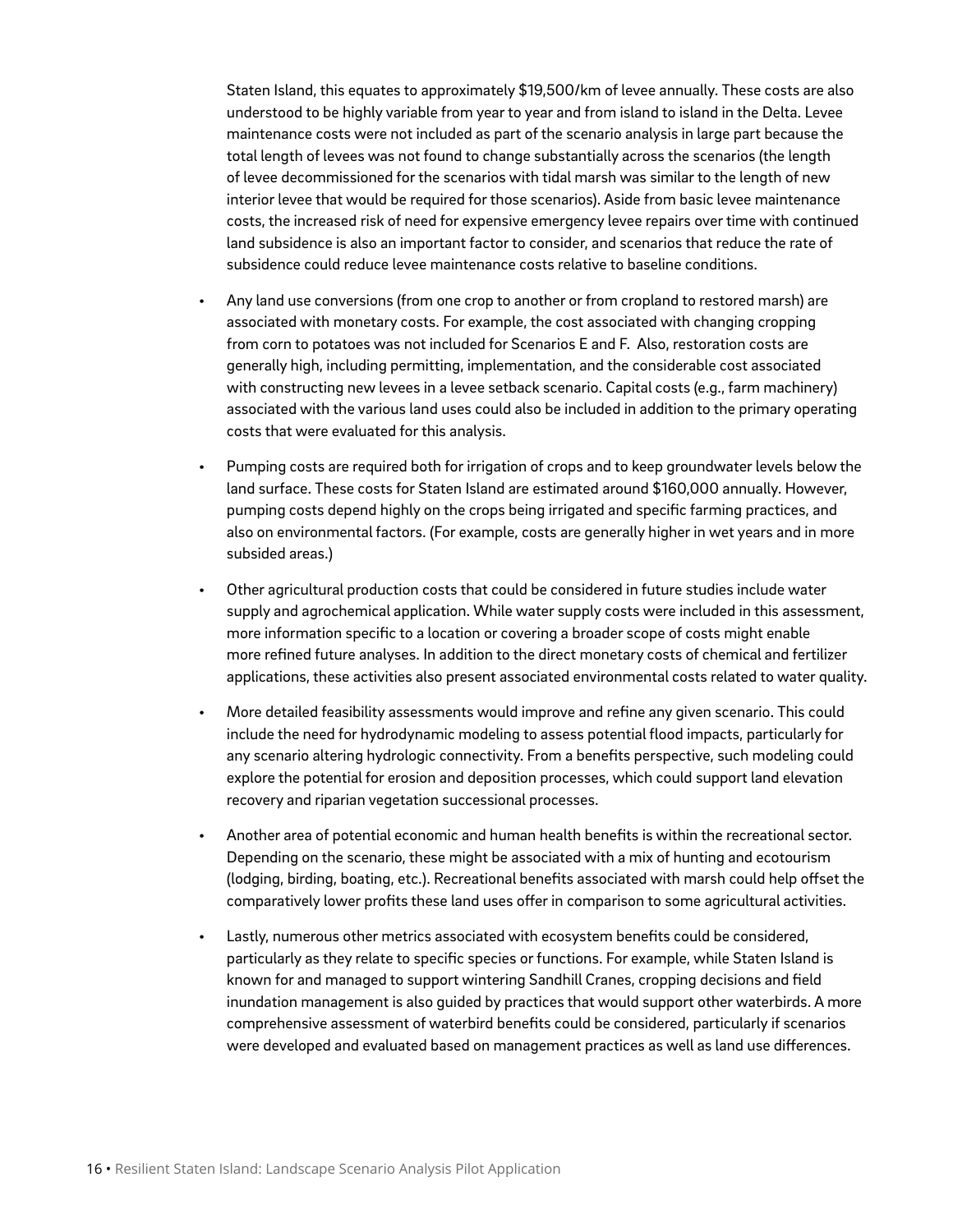# **NEXT STEPS**

This pilot multi-benefit scenario analysis for Staten Island revealed a number of opportunities for future development that may guide a more comprehensive assessment for Staten Island or elsewhere. First, many of the quantitative metrics used in this study are associated with substantial uncertainty, whether related to modeling based on empirical data, inherent variability, or how scenarios are implemented. For more rigorous future assessments, a quantitative uncertainty analysis would allow for more robust conclusions. One area of high inherent uncertainty is crop prices. Even in the near term, year-to-year volatility in prices can substantially change the economic outlook of a scenario. For example, when corn prices are low, it makes conversion to rice more economically viable. This variability becomes even more important when looking several decades into the future. Also, with many outcomes highly dependent on specific management practices (e.g., inundation timing and depth, habitat enhancements such as hedgerows, chemical and fertilizer application rates), it may be useful to consider ways to more explicitly incorporate management into scenarios and metrics.

Developing approaches to more explicitly include temporal factors would make it possible to identify potential costs over time due to inaction in the present. This is essential information for incentivizing immediate action on appropriate land use activities that will keep future opportunities open and allow for continued adaptation as conditions change. This could include, for example, the evaluation of net present value (an expression of the current value of all future cash flows) as a way to explore projected benefits over time from investing in a project or action now. The ability to analyze scenarios that are phased over time will allow for more explicit development and evaluation of adaptation pathways (i.e., a series of land use modifications over time). For example, it may make more sense to prioritize restoring marshes now in some areas, given the opportunities offered and cumulative costs that will likely be avoided over time.

With regard to technical considerations for next steps, there is considerable opportunity to further integrate the modeling and analysis approach for multi-benefit scenario comparison. There are many methods, models, and tools that have been applied in the Delta to evaluate various benefits and costs associated with restoration and land use change. Multi-benefit assessments would be greatly facilitated if there were greater efforts toward connecting these approaches and potentially integrating models, where appropriate. Some of this work is currently underway. The Landscape Scenario Planning Tool (LSPT) has recently been expanded to include analyses of carbon stock changes and net greenhouse gas emissions reductions (funded by the Delta Stewardship Council and based on research funded by the California Department of Fish and Wildlife), based on the models and methods applied here and developed for the Delta by HydroFocus, Inc. (Deverel and Leighton, 2010; Deverel et al., 2016).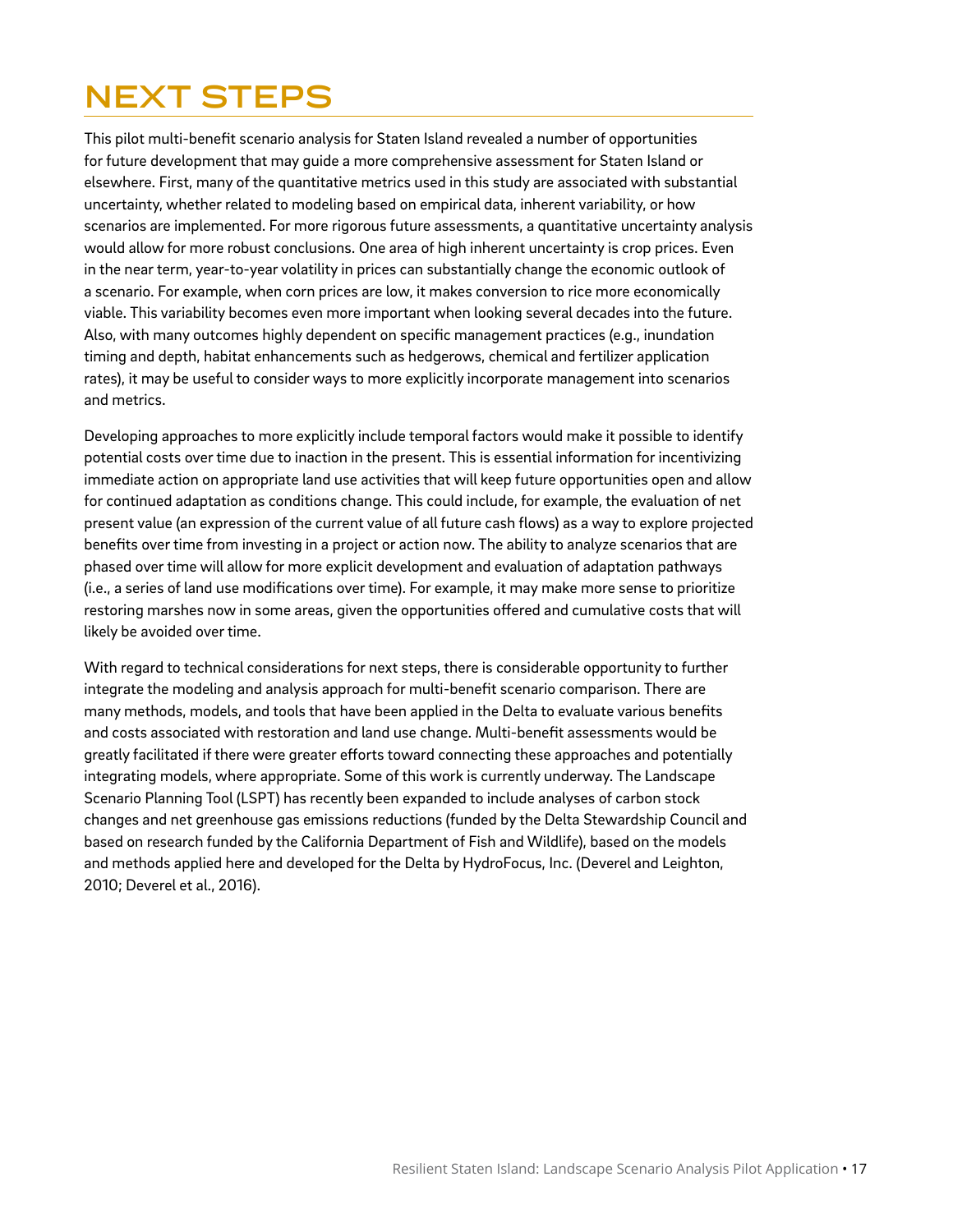# **CONCLUSIONS**

This pilot application for multi-benefit landscape-scale scenario analysis demonstrates the utility of the approach for envisioning a mosaic of land uses for future Delta landscapes that balance ecological support, subsidence mitigation, GHG emissions reductions, and economic viability. Results showed that a mosaic of land uses would be most appropriate for achieving the multiple objectives. This analysis illustrated the importance of rice for maintaining economic viability while also slowing or reversing land subsidence on peat soils. Further, evaluating these factors at the landscape scale showed how introducing managed and tidal marsh can provide ecosystem and carbon sequestration benefits, with the loss of agricultural revenue made up for in part by carbon market revenue and crops grown elsewhere on the island. All scenarios involved tradeoffs, with no one scenario maximizing all evaluated benefits. The application used the Landscape Scenario Planning Tool [\(www.sfei.org/](http://www.sfei.org/projects/landscape-scenario-planning-tool) [projects/landscape-scenario-planning-tool](http://www.sfei.org/projects/landscape-scenario-planning-tool)), SUBCALC (Deverel and Leighton, 2010; Deverel et al., 2016), and OpenDAP (Medellín-Azuara et al., 2014), demonstrating how existing tools and methods can be leveraged in this type of analysis. Also, on-the-ground knowledge informed both the development of scenarios and model and tool parameterizations used to evauate scenarios, which made analysis outcomes more relevant to site-specific management decisions. For consideration in future studies, a number of uncertainties and additional costs and benefits were identified over the course this analysis. By envisioning and evaluating new practical approaches to the management of subsided lands in the Delta, this effort supports the continued development and integration of tools and approaches for establishing sustainable Delta futures that recover needed ecosystem functions while maintaining the Delta's economy, culture, and sense of place.

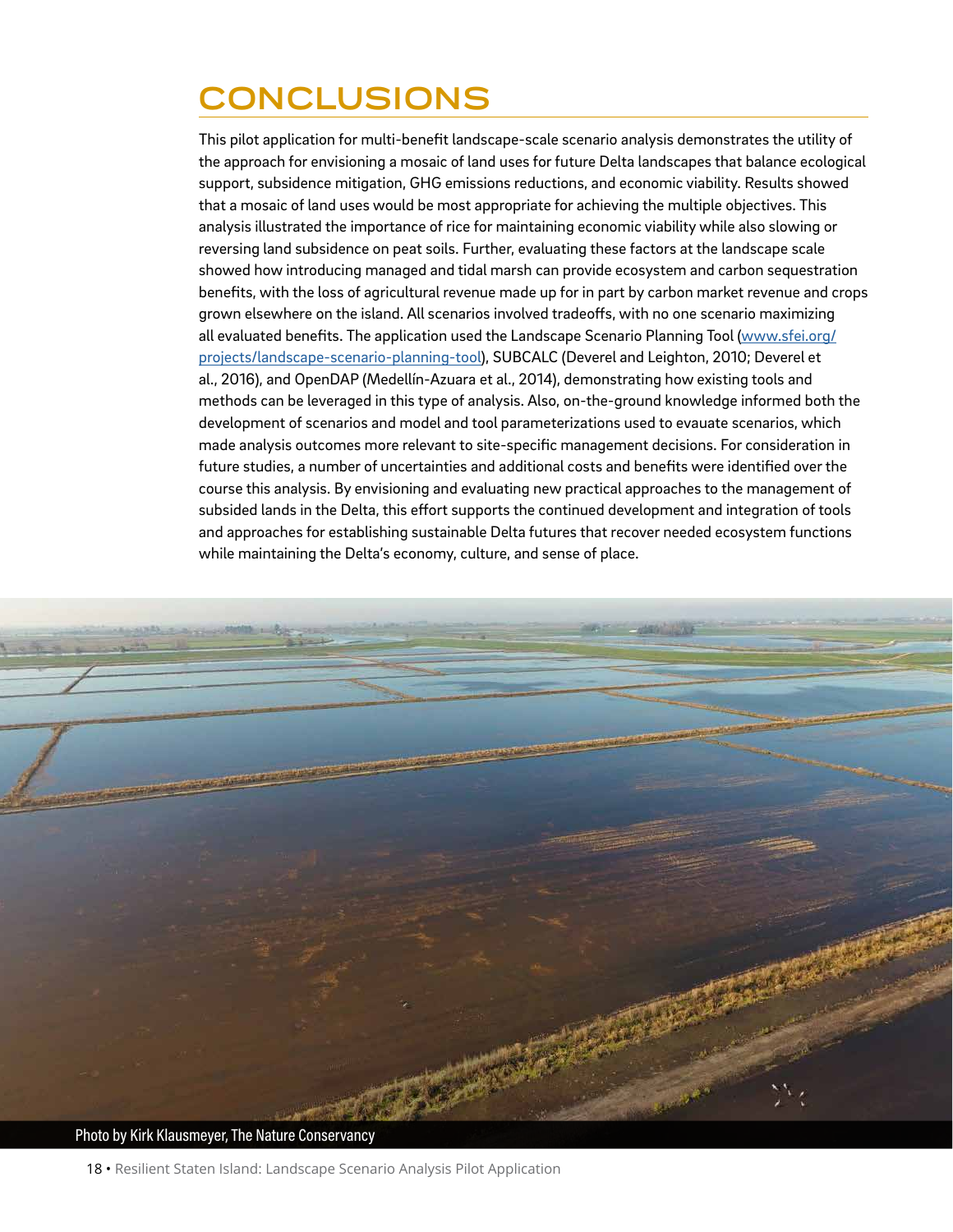## **REFERENCES**

[CDWR] California Department of Water Resources and United States Geological Survey. 2019. LiDAR Data for the Sacramento-San Joaquin Delta and Suisun Marsh.

Cloern JE, Safran SM, Smith Vaughn L, Robinson A, Whipple AA, Boyer KE, Drexler JZ, Naiman RJ, Pinckney JL, Howe ER, Canuel EA, Grenier JL. 2021. On the human appropriation of wetland primary production. Science of The Total Environment 785, 147097. <https://doi.org/10.1016/j.scitotenv.2021.147097>

Delta Stewardship Council. 2013. The Delta Plan: Ensuring a reliable water supply for California, a healthy Delta ecosystem, and a place of enduring value Available at:<https://deltacouncil.ca.gov/delta-plan/>

Deverel S, Jacobs P, Lucero C, Dore S, Kelsey TR. 2017. Implications for Greenhouse Gas Emission Reductions and Economics of a Changing Agricultural Mosaic in the Sacramento–San Joaquin Delta. San Francisco Estuary and Watershed Science 15 (3) DOI: 10.15447/sfews.2017v15iss3art2

Deverel SJ, Leighton DA. 2010. Historic, Recent, and Future Subsidence, Sacramento-San Joaquin Delta, California, USA. San Francisco Estuary and Watershed Science 8 (2) DOI: 10.15447/sfews.2010v8iss2art1

Deverel SJ, Ingrum T, Leighton D. 2016. Present-day oxidative subsidence of organic soils and mitigation in the Sacramento-San Joaquin Delta, California, USA. Hydrogeology Journal 24 (3): 569–586 DOI: 10.1007/ s10040-016-1391-1

Griscom BW, Adams J, Ellis PW, Houghton RA, Lomax G, Miteva DA, Schlesinger WH, Shoch D, Siikamäki JV, Smith P, et al. 2017. Natural climate solutions. Proceedings of the National Academy of Sciences 114 (44): 11645–11650 DOI: 10.1073/pnas.1710465114

Hemes KS, Chamberlain SD, Eichelmann E, Anthony T, Valach A, Kasak K, Szutu D, Verfaillie J, Silver WL, Baldocchi DD. 2019. Assessing the carbon and climate benefit of restoring degraded agricultural peat soils to managed wetlands. Agricultural and Forest Meteorology 268: 202–214 DOI: 10.1016/j. agrformet.2019.01.017

Howitt RE. 1995. Positive Mathematical Programming. American Journal of Agricultural Economics 77 (2): 329–342 DOI: 10.2307/1243543

HydroFocus, Inc. 2012. Factors affecting sustainability on Staten Island, Sacramento–San Joaquin Delta. HydroFocus, Inc., Davis, CA.

Ivey G, Dugger B, Herziger C, Casazza M, Fleskes J. 2016. Characteristics of Sandhill Crane Roosts in the Sacramento-San Joaquin Delta of California. Proceedings of the North American Crane Workshop Available at:<https://digitalcommons.unl.edu/nacwgproc/370>

Land IQ. 2020. 2014 Statewide Crop Mapping GIS Shapefiles Available at: [https://data.cnra.ca.gov/](https://data.cnra.ca.gov/dataset/statewide-crop-mapping/resource/3bba74e2-a992-48db-a9ed-19e6fabb805) [dataset/statewide-crop-mapping/resource/3bba74e2-a992-48db-a9ed-19e6fabb8052](https://data.cnra.ca.gov/dataset/statewide-crop-mapping/resource/3bba74e2-a992-48db-a9ed-19e6fabb805)

Medellín-Azuara J, Howitt RE, Hanak E, Lund JR, Fleenor WE. 2014. Agricultural Losses from Salinity in California's Sacramento-San Joaquin Delta. San Francisco Estuary and Watershed Science 12 (1) DOI: 10.15447/sfews.2014v12iss1art3

Miller RL, Fram M, Fujii R, Wheeler G. 2008. Subsidence Reversal in a Re-established Wetland in the Sacramento-San Joaquin Delta, California, USA. San Francisco Estuary and Watershed Science 6 (3) DOI: 10.15447/sfews.2008v6iss3art1

Mount J, Twiss R. 2005. Subsidence, Sea Level Rise, and Seismicity in the Sacramento–San Joaquin Delta. San Francisco Estuary and Watershed Science 3 (1) DOI: 10.15447/sfews.2005v3iss1art7

SFEI-ASC. 2014. A Delta Transformed: Ecological Functions, Spatial Metrics, and Landscape Change in the Sacramento-San Joaquin Delta. Richmond, CA.

SFEI-ASC. 2016. A Delta Renewed: A Guide to Science-Based Ecological Restoration in the Sacramento-San Joaquin Delta. 799. San Francisco Estuary Institute, Richmond, CA.

USDA (U.S. Department of Agriculture). 2014. [Natural color aerial photos of Sacramento and San Joaquin Counties, California]. National Agriculture Imagery Program (NAIP). Washington, DC.

Whipple AA, Grossinger RM, Rankin D, Stanford B, Askevold RA. 2012. Sacramento-San Joaquin Delta Historical Ecology Investigation: Exploring Pattern and Process. Prepared for the California Department of Fish and Game and Ecosystem Restoration Program. A Report of SFEI-ASC's Historical Ecology Program, SFEI-ASC Publication #672, San Francisco Estuary Institute-Aquatic Science Center, Richmond, CA.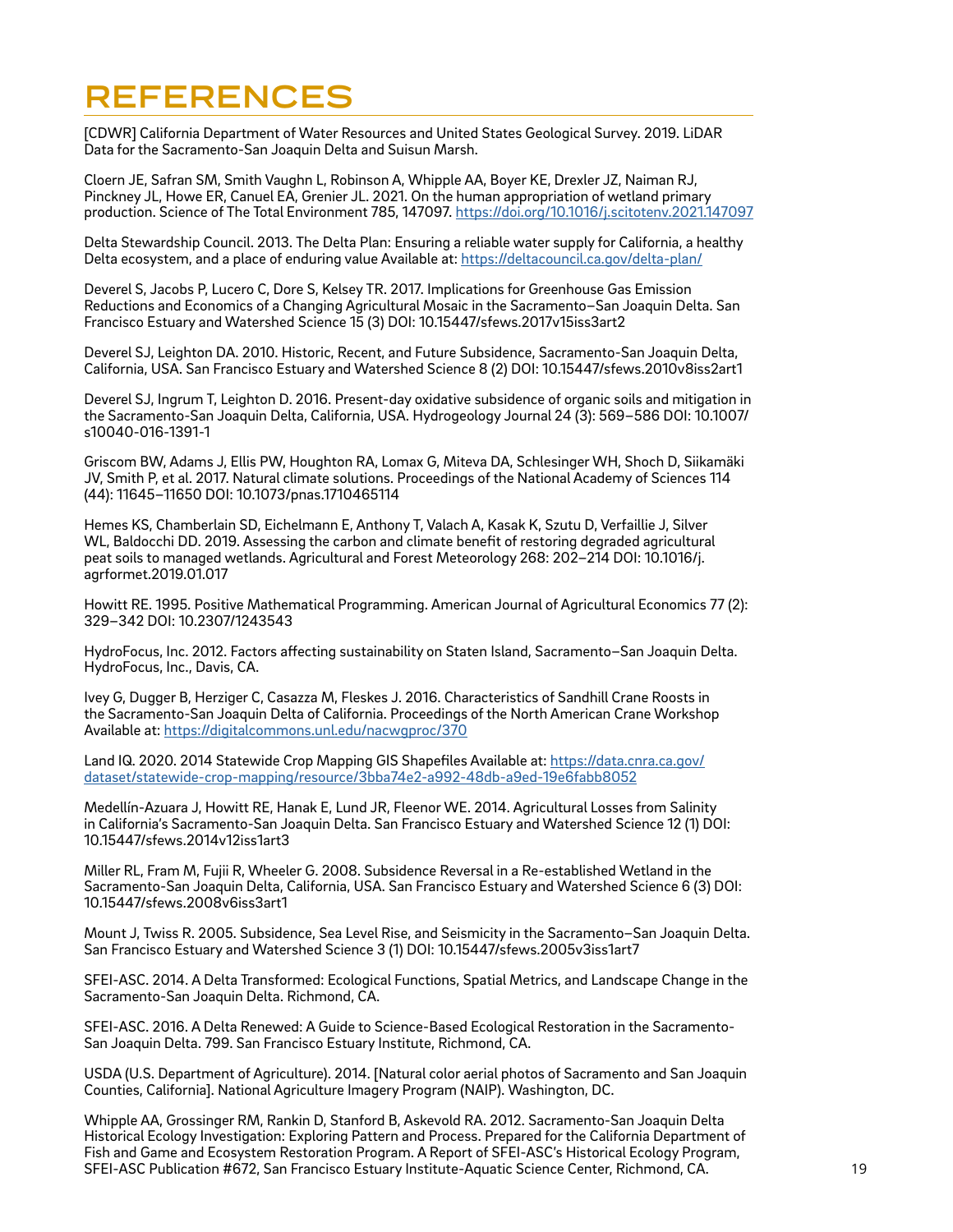# **APPENDIX**

Detailed metric results comparing historical (where relevant), baseline (2014 conditions), and the six potential future land use scenarios for Staten Island. Blue highlights indicate which scenarios improved the most relative to baseline conditions.

| Group                | <b>Metric</b>                                                                                                                                                   | Subcategory            | <b>Historical</b> | <b>Baseline</b>   |  |
|----------------------|-----------------------------------------------------------------------------------------------------------------------------------------------------------------|------------------------|-------------------|-------------------|--|
|                      |                                                                                                                                                                 |                        |                   |                   |  |
|                      |                                                                                                                                                                 |                        |                   |                   |  |
|                      |                                                                                                                                                                 | Open water             | 385               | 489               |  |
|                      |                                                                                                                                                                 | Tidal marsh            | 3,782             | 18                |  |
|                      |                                                                                                                                                                 | Managed marsh          | $\mathbf 0$       | 25                |  |
|                      | Habitat types: Extents (ha)                                                                                                                                     | Woody riparian         | 78                | 15                |  |
|                      |                                                                                                                                                                 | Agriculture (non-rice) | $\mathsf{O}$      | 3,678             |  |
|                      |                                                                                                                                                                 | Rice                   | $\mathsf 0$       | $\mathbf 0$       |  |
|                      |                                                                                                                                                                 | Urban/barren           | $\mathsf{O}$      | 19                |  |
|                      | Marshes: patch size, total area (ha) of large patches (>100<br>ha)                                                                                              |                        | 3,782             | $\mathsf{O}$      |  |
|                      | Marshes: nearest neighbor distance (km)                                                                                                                         |                        | 0.057             | 21                |  |
| Ecosystem            | Marshes: shape, core to edge area ratio                                                                                                                         |                        | 11.9:1            | 0.0:1             |  |
|                      | Woody riparian patch size, average (ha)                                                                                                                         |                        | 77                | 1.9               |  |
|                      | Wetland buffer extent & composition: Percent of total<br>wetland buffer of natural terrestrial habitat types                                                    |                        | 100.00%           | 1.40%             |  |
|                      | Aquatic ecosystem support: Marsh to open water ratio                                                                                                            |                        | 10:1              | 0.037:1           |  |
|                      | Aquatic ecosystem support: Connectivity of large marsh<br>patches along fish migration corridors, Open water < 2 km<br>from nearest large connected marsh patch |                        | 100.00%           | 3.80%             |  |
|                      | Aquatic ecosystem support: Connected marsh (ha)                                                                                                                 |                        | 42,560            | 46                |  |
|                      | Waterbird support: Crane foraging habitat (area-weighted<br>rank)                                                                                               |                        | <b>NA</b>         | 3 <sup>1</sup>    |  |
|                      | Waterbird support: Crane roosting habitat (area-weighted<br>rank)                                                                                               |                        | <b>NA</b>         | $\sqrt{2}$        |  |
|                      | Hydrologically connected area extent                                                                                                                            |                        | <b>NA</b>         | 42                |  |
| Inundation           | Regularly inundated area and hydrologically connected<br>extent                                                                                                 |                        | NA                | 14                |  |
| Subsidence           | Wetted extent                                                                                                                                                   |                        | NA                | 23                |  |
|                      | Net volume change (m <sup>3</sup> ), 2014-2064                                                                                                                  |                        | <b>NA</b>         | $-1.64E+07$       |  |
| <b>GHG</b> emissions | GHG cumulative emissions, 2064 (t CO2e)                                                                                                                         |                        | <b>NA</b>         | $3.75E+06$        |  |
|                      | Annual gross revenue                                                                                                                                            |                        |                   | NA   \$14,648,812 |  |
|                      | Annual net revenue                                                                                                                                              |                        | <b>NA</b>         | \$5,631,135       |  |
| <b>Economics</b>     | Annual crop net revenue                                                                                                                                         |                        | <b>NA</b>         | \$5,631,135       |  |
|                      | Annual carbon market net revenue                                                                                                                                |                        | <b>NA</b>         | \$0               |  |

Largest improvement in metric relative to baseline conditions